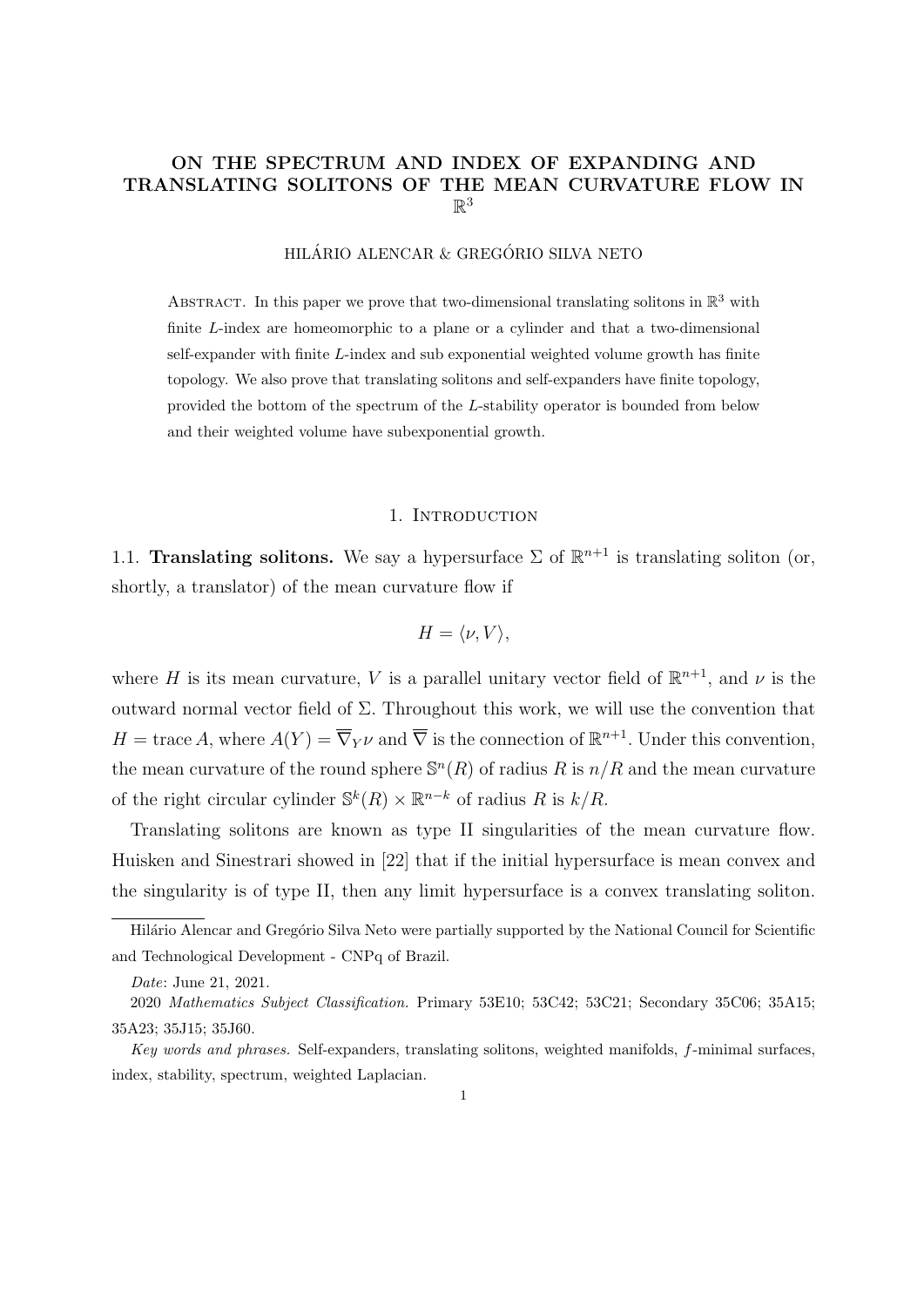Hamilton [18] proved that any strictly convex eternal solution to the mean curvature flow where the mean curvature assumes its maximum value at a point in space-time must be a translating soliton. These hypersurfaces are also known as self-similar solutions of the mean curvature flow moving by translation, i.e., if  $\Sigma$  is a translating soliton, then  $\Sigma_t = \Sigma + tV$  is a solution of the mean curvature flow for all times  $t \in \mathbb{R}$ .

On the other hand, translating solitons can also be seen as critical points of the weighted area functional

$$
\int_{\Sigma}e^{\langle x,V\rangle}d\Sigma,
$$

under every compactly supported normal normal variation of  $\Sigma$ . Taking the second derivative, we obtain

$$
\frac{d^2}{dt^2} \left( \int_{\Sigma} e^{\langle x, V \rangle} d\Sigma \right) \Big|_{t=0} = -\int_{\Sigma} \xi \left[ \Delta \xi + \langle V, \nabla \xi \rangle + |A|^2 \right] e^{\langle V, x \rangle} d\Sigma
$$

$$
=: -\int_{\Sigma} \xi L \xi e^{\langle x, V \rangle} d\Sigma
$$

for variations of the form  $\xi \nu$ , where  $\xi$  is a smooth function with compact support in  $\Sigma$ , where  $L\xi = \Delta \xi + \langle V, \nabla \xi \rangle + |A|^2$ . Since L is an elliptic operator, we can consider its spectrum. Given a bounded domain  $\Omega \subset \Sigma$ , define the L-index of  $\Omega$  by

$$
Ind^{L}(\Omega) = \#\{\text{negative eigenvalues of } L \text{ on } C_0^{\infty}(\Omega)\}\
$$

and the L-index of  $\Sigma$  as

$$
\mathrm{Ind}_L(\Sigma) := \sup_{\Omega \subset \Sigma} \mathrm{Ind}^L(\Omega).
$$

The L-index is the maximal dimension of the subspace in  $C_0^{\infty}(\Sigma)$  such that the quadratic form

$$
Q_L(\xi, \xi) = -\int_{\Sigma} \xi L \xi e^{\langle x, V \rangle} d\Sigma
$$

is negative. Intuitively, this is the maximal dimension of the subspaces in  $C_0^{\infty}(\Sigma)$  such that the compact variations decrease the weighted area.

In this subject, Impera and Rimoldi, see Theorem D of  $[27]$ , proved that a *n*-dimensional translating soliton in  $\mathbb{R}^{n+1}$  with finite L-index has finitely many ends. We prove

**Theorem 1.1.** If  $\Sigma \subset \mathbb{R}^3$  is a two-dimensional complete translating soliton with finite L-index, then  $\Sigma$  is homeomorphic to  $\mathbb C$  or  $\mathbb C\backslash\{0\}$ . In particular,  $\Sigma$  has at most two ends.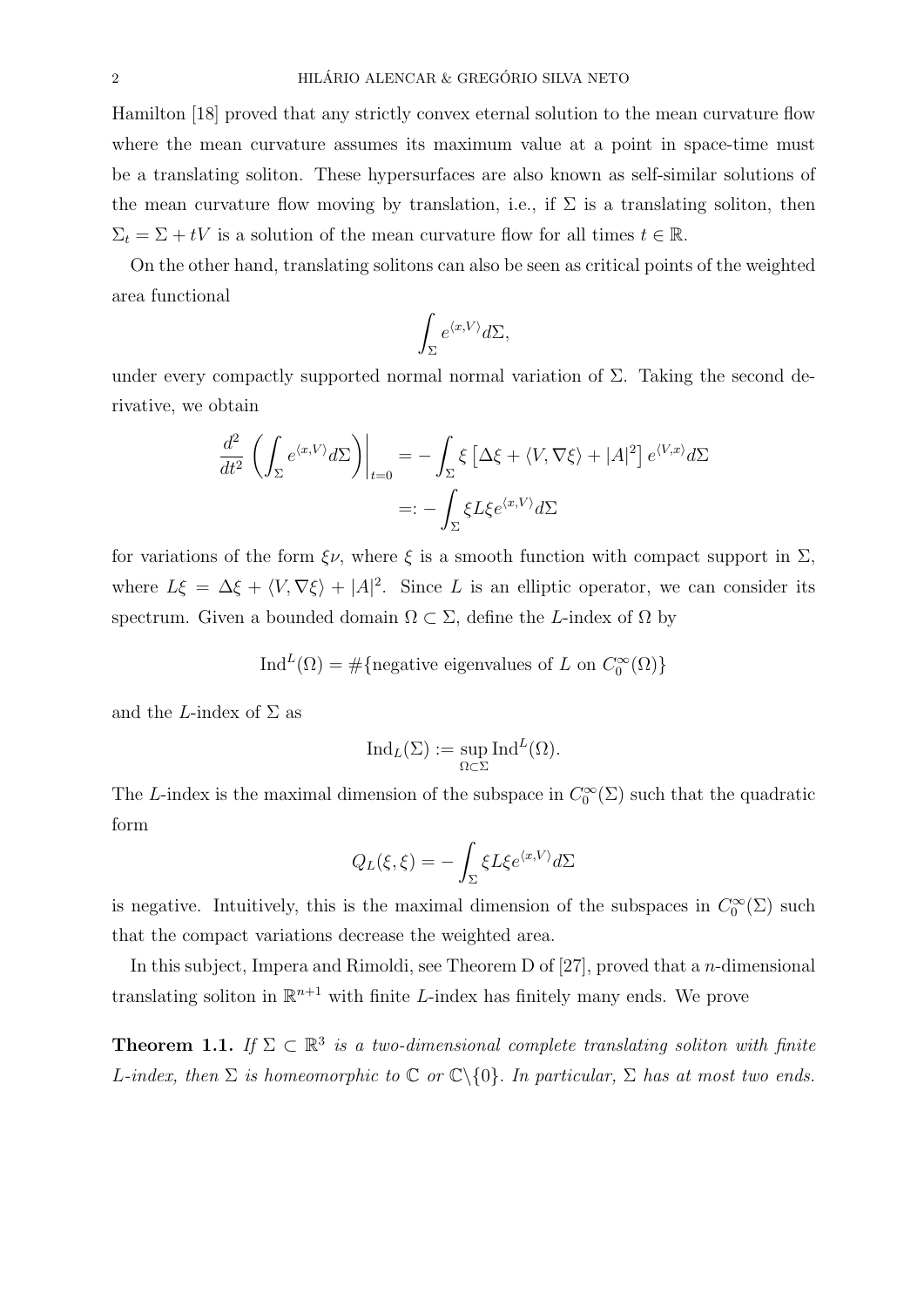Moreover, for every  $\varepsilon \in (0,1)$ ,

$$
\lim_{Q\to\infty}\frac{1}{e^Q}\int_{B(\varepsilon Q)}|A|^2e^{\langle x,V\rangle}d\Sigma<\infty\ \ and\ \ \lim_{Q\to\infty}\frac{1}{Q^2e^Q}\int_{B(\varepsilon Q)}e^{\langle x,V\rangle}d\Sigma<\infty.
$$

Remark 1.1. We say that translating solitons with L-index equal to zero are L-stable. Equivalently, a translating soliton is said L-stable if and only if

$$
\frac{d^2}{dt^2} \left( \int_{\Sigma} e^{\langle x, V \rangle} d\Sigma \right) \Big|_{t=0} \ge 0
$$

for all the compactly supported normal variations. In Theorem C of [27], Impera and Rimoldi proved that a complete, L-stable, translating hypersurface of  $\mathbb{R}^{n+1}$  has at most one end. For dimension two, the topological classification of complete L-stable translating solitons was completed by Kunikawa and Saito, see [24], proving that any complete, twodimensional, L-stable translating soliton has genus zero. Theorem 1.1 generalizes these two results for the two-dimensional situation.

Remark 1.2. There are many interesting classification results for two-dimensional translating solitons in R 3 . For example, Spruck and Xiao proved in [31] that complete, immersed, translating solitons with nonnegative mean curvature are convex. Shahriyari in [28] proved that complete translating graphs in  $\mathbb{R}^3$  are L-stable and there is no complete translating graph in  $\mathbb{R}^3$  over a bounded connected domain with smooth boundary. In [21], Hoffman, Ilmanen, Martín, and White classified all complete translating graphs in  $\mathbb{R}^3$ : they are the grim reaper surface, the tilted grim reaper surfaces, the bowl soliton and a family of graphs  $u^b : \mathbb{R} \times (-b, b) \to \mathbb{R}$ , for  $b > \pi/2$ . We can also mention that Tasayco and Zhou, see [33], proved that the grim reaper hypersurface is only nonplanar translating soliton of  $\mathbb{R}^3$  and  $\mathbb{R}^4$  whose weighted integral of  $|A|^2$  over a geodesic ball has at most quadratic growth for large radius R.

Inspired by Colding and Minicozzi (see the section 9 of [10]) we can define the bottom of the spectrum of the elliptic operator  $L$  by

$$
\mu_1 = \inf_{\xi} \frac{-\int_{\Sigma} \xi L \xi e^{\langle x, V \rangle} d\Sigma}{\int_{\Sigma} \xi^2 e^{\langle x, V \rangle} d\Sigma} = \inf_{\xi} \frac{\int_{\Sigma} \left[ |\nabla \xi|^2 - |A|^2 \xi^2 \right] e^{\langle x, V \rangle} d\Sigma}{\int_{\Sigma} \xi^2 e^{\langle x, V \rangle} d\Sigma},
$$

where the infimum is taken over all smooth functions  $\xi$  with compact support in  $\Sigma$ . We prove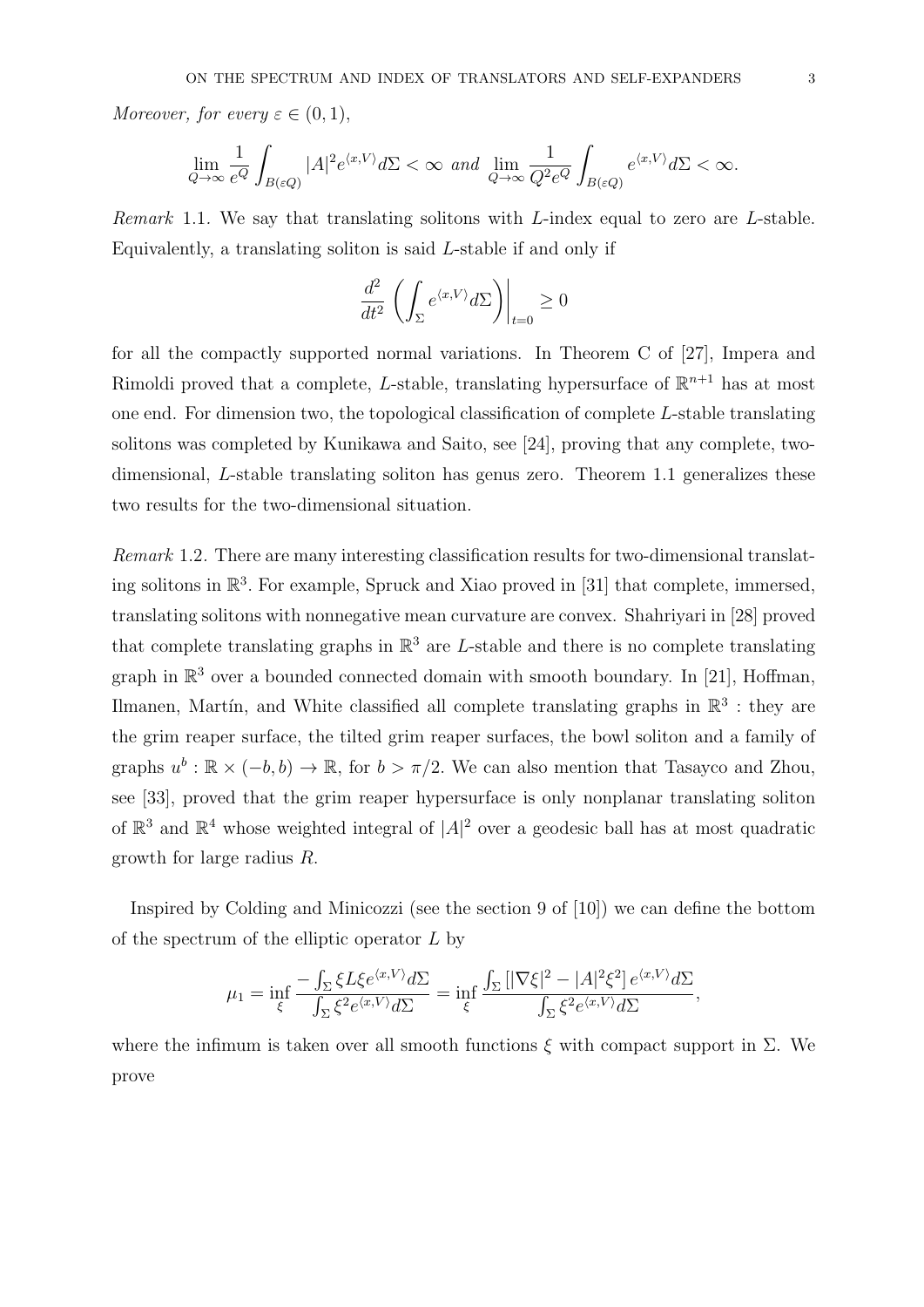**Theorem 1.2.** Let  $\Sigma \subset \mathbb{R}^3$  be a translating soliton. If  $\mu_1 \geq -\delta$ , for some  $\delta > 0$  and

$$
\lim_{Q \to \infty} \frac{1}{e^Q} \int_{B(Q)} e^{\langle x, V \rangle} d\Sigma < \infty,
$$

then  $\Sigma$  has finite topology. Moreover, for every  $\varepsilon \in (0,1)$ , it holds

$$
\lim_{Q \to \infty} \frac{1}{e^Q} \int_{B(\varepsilon Q)} |A|^2 e^{\langle x, V \rangle} d\mu < \infty.
$$

Here,  $B(Q)$  is the geodesic ball of  $\Sigma$  with center in a reference point  $x_0 \in \Sigma$  and radius  $Q > 0$ .

A immediate consequence of the result above is the following

**Corollary 1.1.** If a two-dimensional complete translating soliton  $\Sigma \subset \mathbb{R}^3$  has infinite topology, then  $\mu_1 = -\infty$  or

$$
\lim_{Q \to \infty} \frac{1}{e^Q} \int_{B(Q)} e^{\langle x, V \rangle} d\Sigma = \infty.
$$

Remark 1.3. There are examples of two-dimensional translating solitons with infinite genus constructed by Nguyen, see [25] and [26].

1.2. Self-expanders. A self-expander of the mean curvature flow is a hypersurface  $\Sigma \subset$  $\mathbb{R}^{n+1}$  which satisfies

$$
H(x) = -\frac{1}{2}\langle x, \nu \rangle,
$$

where H is its mean curvature and  $\nu$  is the outward unitary normal vector field of  $\Sigma$ . Self-expanders play an important role in the mean curvature flow. They describe the asymptotic long time behavior for the flow and its local structure after the singularities in the very short time. In fact, Ecker and Huisken proved in [13] that the mean curvature flow exists for all times  $t > 0$  if the initial surface is an entire graph which is "straight" at infinity in the sense that  $|\langle x, \nu \rangle| \leq C(1 + ||x||)^{1-\delta}$  for some  $\delta > 0$  and  $C < \infty$ . Moreover, the flow converges to a self-expander. Later, Stavrou [32] proved the same result under the weaker hypothesis that the graphical function have an unique tangent cone at infinity.

Self-expanders are also known as self-similar solutions which expands homothetically under the mean curvature flow in the sense that, if  $\Sigma$  is a self-expander, then  $\Sigma_t$  = √  $t\Sigma$ is a solution of the flow for every  $t > 0$ .

Examples of asymptotically conical self-expanders were obtained by Ecker and Huisken in [13], Angenent, Ilmanen and Chopp, see [3], and by Helmensdorfer in [20]. Recent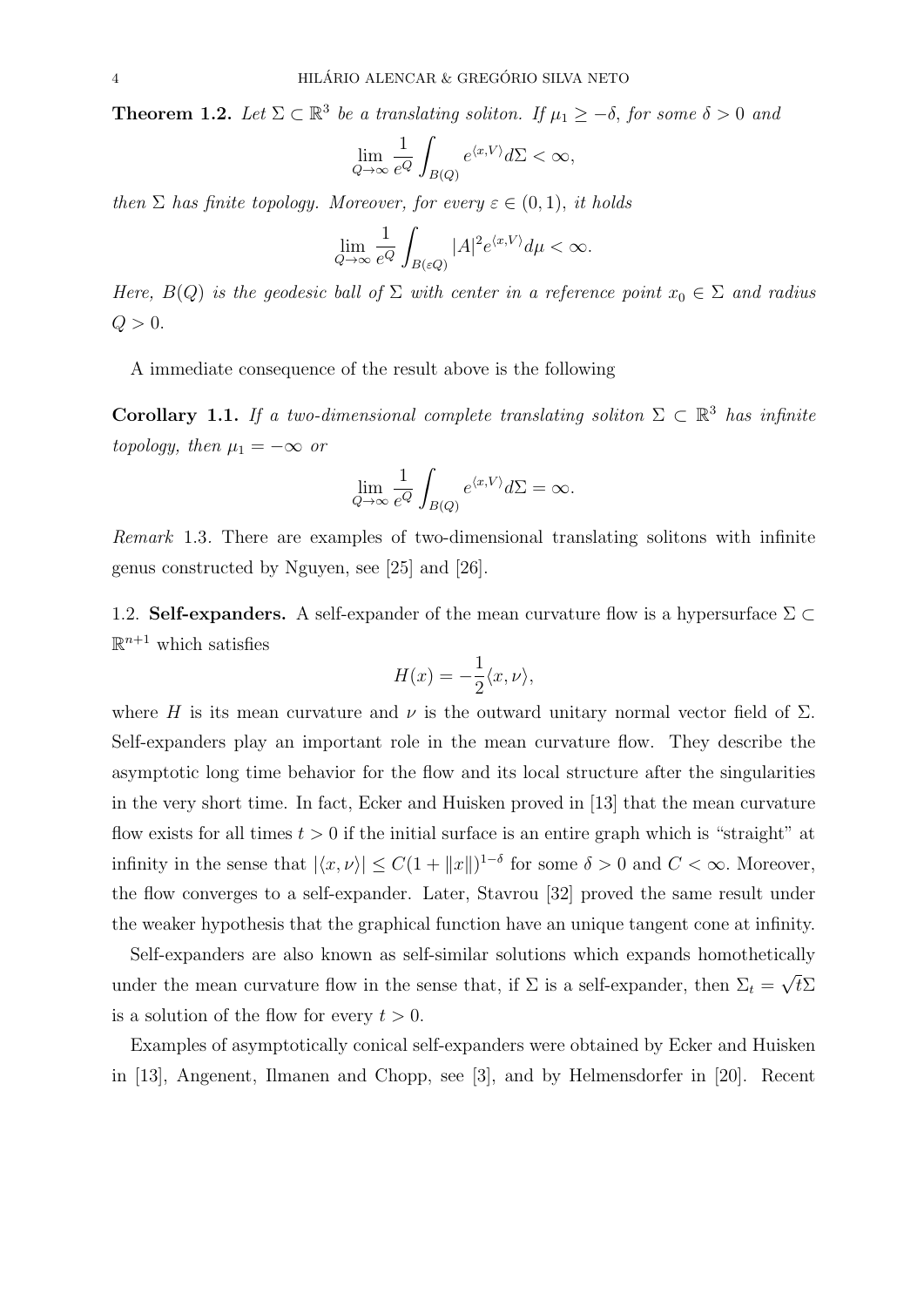results about self-expanders were obtained, for example, by Cheng and Zhou, see [9], by Bersntein and Wang, see [5] and [6], Ding, see [12], Deruelle and Schulze, see [11], and Ancari and Cheng, see [2].

Self-expanders are also critical points of the weighted area functional

$$
\int_{\Sigma} e^{\frac{1}{4}||x||^2} d\Sigma.
$$

Taking the second derivative of this functional, we have

$$
\frac{d^2}{dt^2} \left( \int_{\Sigma} e^{\frac{1}{4}||x||^2} d\Sigma \right) \Big|_{t=0} = -\int_{\Sigma} \xi \left[ \Delta \xi + \frac{1}{2} \langle x, \nu \rangle + \left( |A|^2 - \frac{1}{2} \right) \xi \right] e^{\frac{1}{4}||x||^2} d\Sigma
$$
  
= 
$$
- \int_{\Sigma} \xi L \xi e^{\frac{1}{4}||x||^2} d\Sigma,
$$

where  $L\xi = \Delta \xi + \frac{1}{2}$  $\frac{1}{2}\langle x,\nu \rangle + (|A|^2 - \frac{1}{2})$  $\frac{1}{2}$ )  $\xi$ . Since L is an elliptic operator, we can consider its spectrum.

Analogously it was done for translating solitons, we can also define the L-index for self-expander. For self-expanders with finite L-index, we have

**Theorem 1.3.** Let  $\Sigma \subset \mathbb{R}^3$  be a two-dimensional complete self-expander of the mean curvature flow. If  $\Sigma$  has finite L-index and there exist  $\beta > 1$  such that

$$
\lim_{Q\to\infty}\frac{1}{e^{\frac{\beta}{4}Q^2}}\int_{B(Q)}e^{\frac{1}{4}\|x\|^2}d\Sigma<\infty,
$$

then  $\Sigma$  has finite topology. Moreover, for every  $\varepsilon \in (0,1)$  it holds

$$
\lim_{Q\to\infty}\frac{1}{e^{\frac{\beta}{4}Q^2}}\int_{B(\varepsilon Q)}|A|^2e^{\frac{1}{4}\|x\|^2}d\mu<\infty.
$$

Here,  $B(Q)$  is the geodesic ball of  $\Sigma$  with center in a reference point  $x_0 \in \Sigma$  and radius  $Q > 0$ .

As an immediate consequence of the result above we have

**Corollary 1.2.** If a complete two-dimensional self-expander  $\Sigma \subset \mathbb{R}^3$  has infinite topology, then it has infinite index or

$$
\lim_{Q \to \infty} \frac{1}{e^{\frac{\beta}{4}Q^2}} \int_{B(Q)} e^{\frac{1}{4}||x||^2} d\Sigma = \infty,
$$

for every  $\beta > 1$ .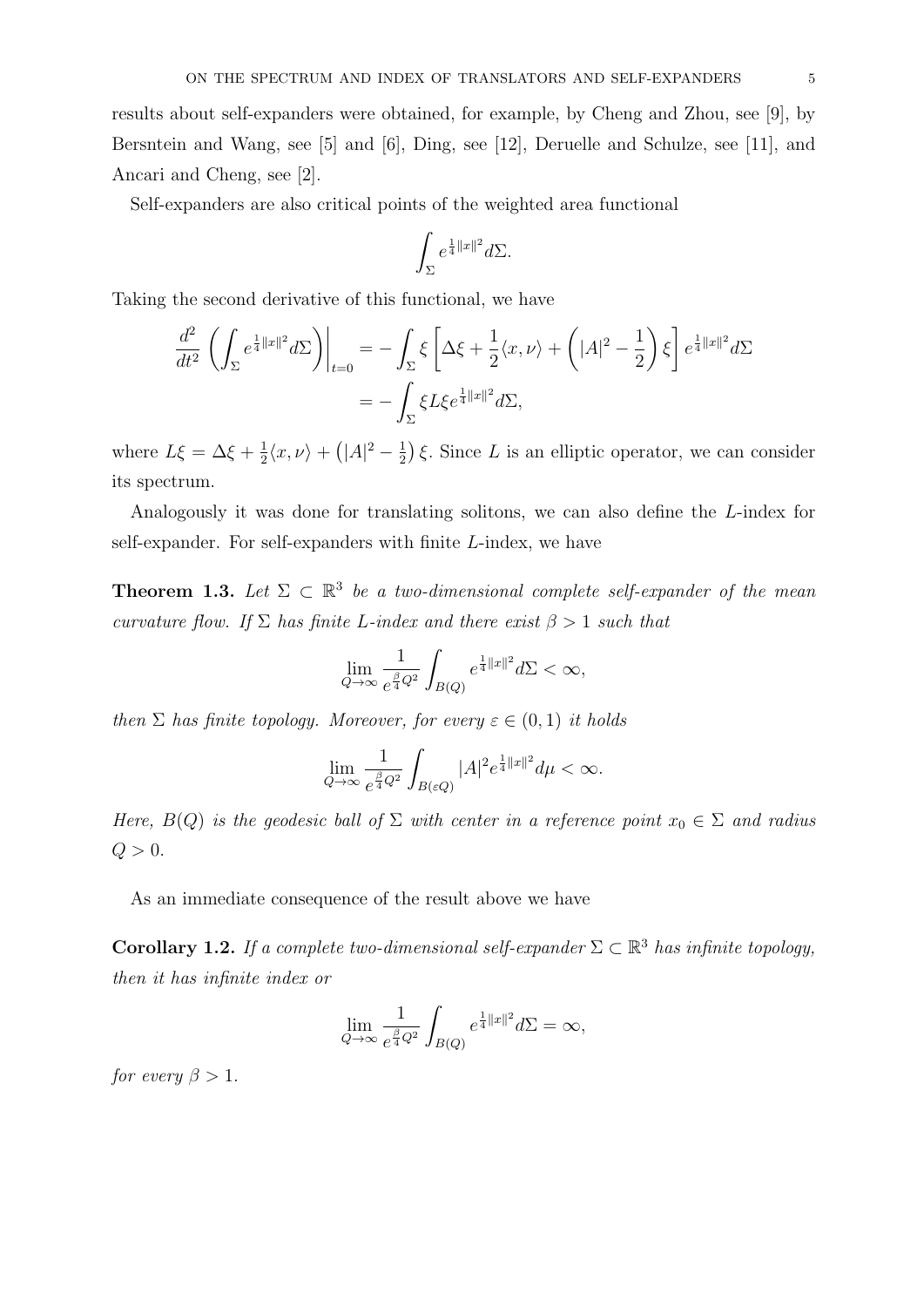We can define the bottom of the L operator for self-expanders by

$$
\mu_1 = \inf_{\xi} \frac{-\int_{\Sigma} \xi L \xi e^{\frac{1}{4}||x||^2} d\Sigma}{\int_{\Sigma} \xi^2 e^{\frac{1}{4}||x||^2} d\Sigma} = \inf_{\xi} \frac{\int_{\Sigma} \left[ |\nabla \xi|^2 - (|A|^2 - \frac{1}{2}) \xi^2 \right] e^{\frac{1}{4}||x||^2} d\Sigma}{\int_{\Sigma} \xi^2 e^{\frac{1}{4}||x||^2} d\Sigma},
$$

where the infimum is taken over all smooth functions  $\xi$  with compact support in  $\Sigma$ . We have, for complete self-expanders, the following result:

**Theorem 1.4.** Let  $\Sigma \subset \mathbb{R}^3$  be a two-dimensional complete self-expander of the mean curvature flow.

(i) If  $\mu_1 \geq 1/2$ , then  $\Sigma$  is homeomorphic to  $\mathbb C$  or  $\mathbb C\backslash\{0\}$  and, moreover, if  $\mu_1 > 1/2$ , then, for every  $\varepsilon \in (0,1)$  and  $\beta > 1$ , it holds

$$
\lim_{Q\to\infty}\frac{1}{e^{\frac{\beta}{4}Q^2}}\int_{B(\varepsilon Q)}e^{\frac{1}{4}\|x\|^2}d\mu<\infty;
$$

(ii) If  $\mu_1 \in (-\infty, 1/2)$ , and there exist  $\beta > 1$  such that

$$
\lim_{Q \to \infty} \frac{1}{e^{\frac{\beta}{4}Q^2}} \int_{B(Q)} e^{\frac{1}{4}||x||^2} d\mu < \infty;
$$

then  $\Sigma$  has finite topology;

(iii) In both situations of items  $(i)$  and  $(ii)$  it holds

$$
\lim_{Q\to\infty}\frac{1}{e^{\frac{\beta}{4}Q^2}}\int_{B(\varepsilon Q)}|A|^2e^{\frac{1}{4}\|x\|^2}d\mu<\infty.
$$

Here,  $B(Q)$  is the geodesic ball of  $\Sigma$  with center in a reference point  $x_0 \in \Sigma$  and radius  $Q > 0$ .

Remark 1.4. If  $\Sigma$  is homeomorphic to  $\mathbb{C}\backslash\{0\}$  then both limits in items (i) and (iii) are equal to zero. We can also prove that, if  $\mu_1 = 1/2$ , then

$$
\lim_{Q\to\infty}\frac{1}{Q^2e^{\frac{\beta}{4}Q^2}}\int_{B(\varepsilon Q)}e^{\frac{1}{4}\|x\|^2}d\mu<\infty;
$$

for every  $\varepsilon \in (0,1)$  and  $\beta > 1$ .

As an immediate consequence of the result above we have

**Corollary 1.3.** If a complete two-dimensional self-expander  $\Sigma \subset \mathbb{R}^3$  has infinite topology, then  $\mu_1 = -\infty$  or

$$
\lim_{Q \to \infty} \frac{1}{e^{\frac{\beta}{4}Q^2}} \int_{B(Q)} e^{\frac{1}{4}||x||^2} d\Sigma = \infty,
$$

for every  $\beta > 1$ .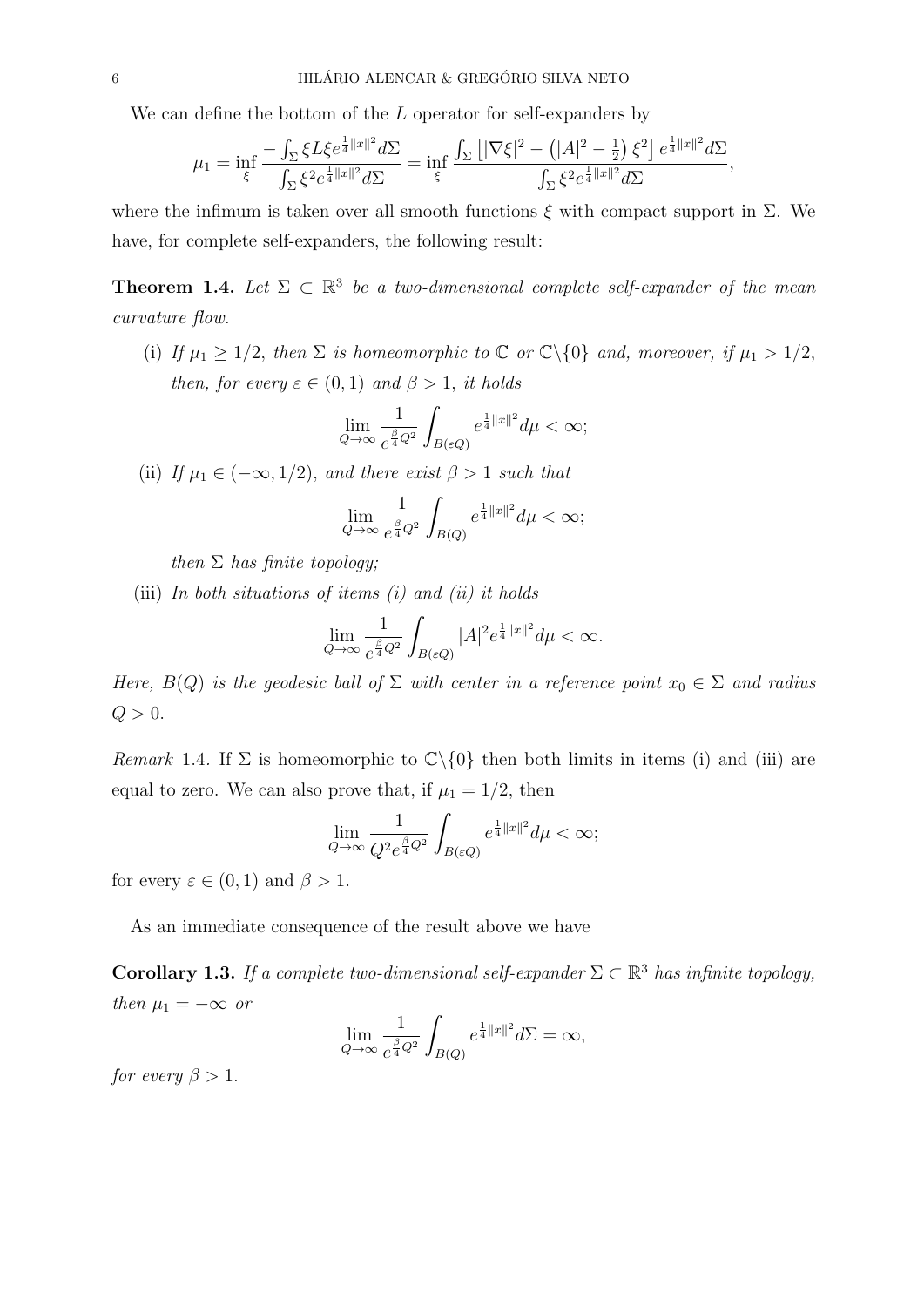Remark 1.5. Recently, Ancari and Cheng, see [2], proved some upper bounds for the bottom  $\mu_1$  of the L-stability operator of self-expanders. They also proved that the cylinders  $\Gamma \times \mathbb{R}^{n-1}$ , where  $\Gamma$  is a self-expanding curve (which were classified by Ishimura in [23] and Halldorson in [17]), are self-expanders with  $\mu_1 = \frac{n+1}{2}$  $\frac{+1}{2}$ . We observe that, for  $n = 2$ , these surfaces are a class of self-expanders which satisfies the hypothesis of item (i) of Theorem 1.4.

Remark 1.6. The results we present here will be proven in the more general setting for fminimal surfaces  $\Sigma$  in three-dimensional weighted Riemannian manifolds  $(M^3, \langle \cdot, \cdot \rangle, e^{-f})$ satisfying

$$
\overline{\mathrm{Scal}} + \overline{\mathrm{Hess}} f(\nu, \nu) \ge k,
$$

for some  $k \in \mathbb{R}$ . Here,  $\overline{Scal}$  is the scalar curvature of  $M^3$  and  $\overline{Hess} f(\nu, \nu)$  is the hessian tensor of f in  $M^3$  applied to the unitary normal vector field  $\nu$  of  $\Sigma$  in  $M^3$ .

### 2. Preliminaries

Let  $\Sigma$  be a Riemannian surface with Gaussian curvature K. Fixed a point  $x_0 \in \Sigma$ , let  $r(x)$  be the Riemannian (intrinsic) distance in  $\Sigma$  from  $x_0$  to  $x \in \Sigma$ . Let  $B(s)$  be the open geodesic ball in  $\Sigma$  of center  $x_0$  and radius s. Denote by  $L(s)$  the length of the boundary of  $B(s)$ . This length function is a priori only defined for  $s \in \mathbb{R}_+ \backslash E$ , where the set of exceptional values E is closed, and has Lebesgue measure zero. For  $t < s$ , denote for  $C(t, s) = B(s) \backslash \overline{B}(t)$ , where  $\overline{B}(t)$  is the closure of  $B(t)$ .

**Definition 2.1.** Let  $\chi(B(t))$  be the Euler characteristic of the open ball  $B(t)$ . We set

$$
\widehat{\chi}(s) = \sup \{ \chi(B(t)) | t \in [s, \infty) \}.
$$

The following result is basic and well known. For a more details, we refer to the work [4] of Bérard and Castillon.

**Lemma 2.1.** The function  $\hat{\chi}(s)$  is continuous on the left, nonincreasing from  $[0,\infty)$  to  $\mathbb{Z},$  and with at most countably many discontinuities. Moreover, if  $\{t_j\}_{j=1}^{\overline{N}} = \{0 \le t_1 \le t_2\}$  $t_2 < \cdots < t_n < \cdots$ } is the set of discontinuities, where  $\overline{N} \in N \cup \{\infty\}$ ,  $\overline{N} = 0$ , when the sequence is empty, and  $\overline{N} = \infty$ , when the sequence is infinite, then

(i) at each discontinuity  $t_n$ ,  $n \geq 1$ , the function  $\hat{\chi}$  has a jump

$$
\omega_n = \widehat{\chi}(t_n^-) - \widehat{\chi}(t_n^+), \ \omega_n \in \mathbb{N}, \omega_n \ge 1;
$$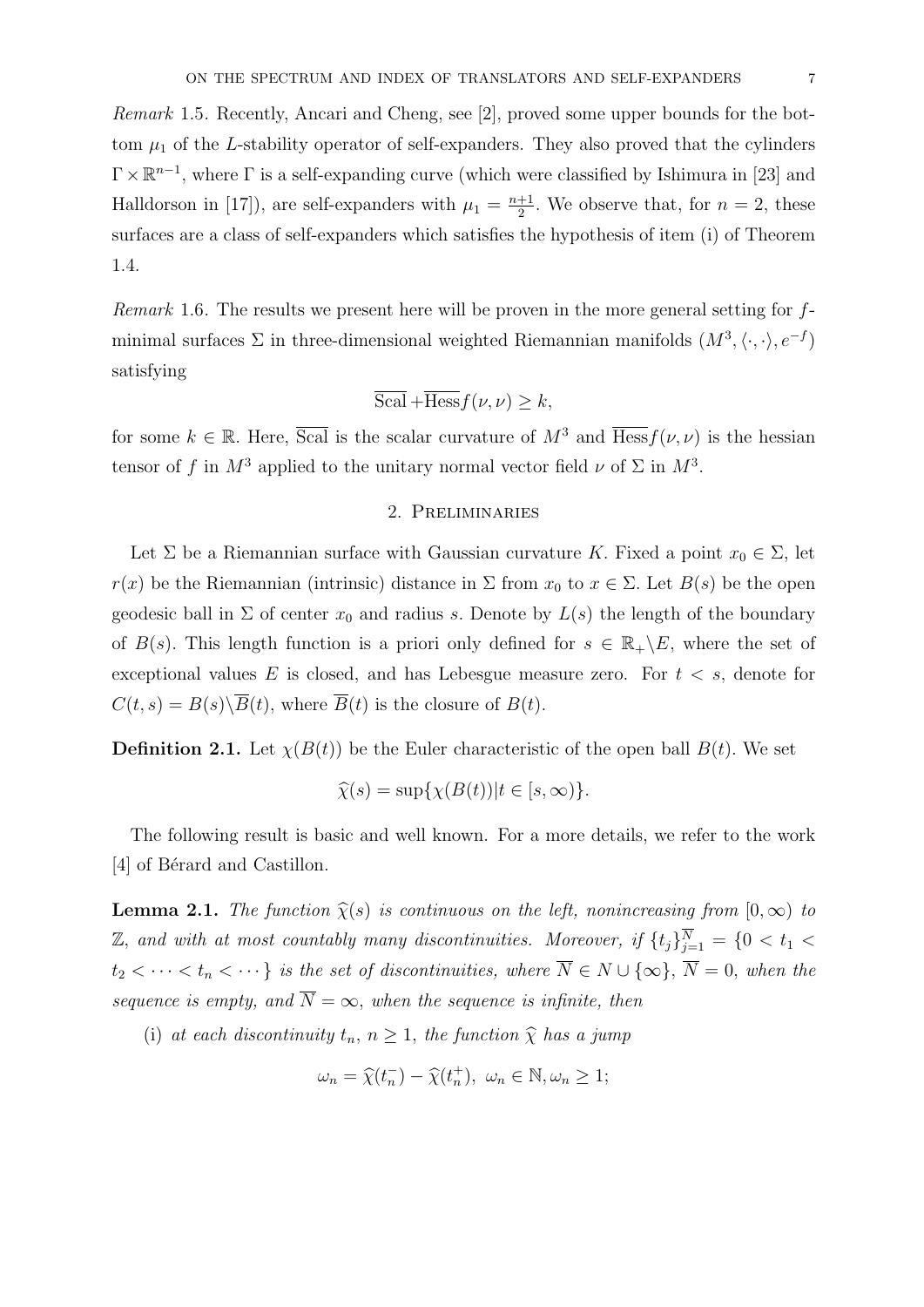(ii) it holds  $\widehat{\chi}(s) = 1$ , for  $s \in [0, t_1]$ , and

$$
\widehat{\chi}(s) = 1 - (\omega_1 + \cdots + \omega_n) \leq -(n-1),
$$

for  $s \in (t_n, t_{n+1}]$ .

Remark 2.1. Notice that this sequence depends on the reference point  $x_0$ .

In the proof of our results we will use following inequalities, which were proved first by Fiala [14] for the set  $\mathbb{R}_+ \backslash E$  and were extended to  $\mathbb{R}_+$  by the work Hartman [19], Shiohama and Tanaka [29] and [30].

**Lemma 2.2** ((Fiala's inequality)). On the set  $\mathbb{R}_+ \backslash E$ , the function L is of class  $C^1$  and its extension to  $\mathbb{R}_+$  satisfies

(i) 
$$
L'(t) \leq 2\pi \chi(B(t)) - \int_{B(t)} K d\Sigma;
$$
  
\n(ii)  $L(b) - L(a) \leq L(b^-) - L(a) \leq \int_a^b L'(t) dt,$ 

whenever  $0 \le a < b$ , where  $\chi(B(t))$  is the Euler characteristic of  $B(t)$ .

The proof of the following Lemma can also be found in [4].

**Lemma 2.3.** Let  $\Sigma$  be a complete Riemannian surface. Let  $\{t_n\}_{n=1}^N$  be the set of discontinuities of the function  $\overline{\chi}$ , with jumps  $\omega_n$ , relative to some reference point  $x_0 \in \Sigma$ . Let  $\chi(\Sigma)$  be the Euler characteristic of  $\Sigma$ , with  $\chi(\Sigma) = -\infty$  if  $\Sigma$  does not have finite topology. Then

$$
1 - \sum_{n=1}^{\overline{N}} \omega_n \leq \chi(\Sigma).
$$

We will also need the following consequence of the coarea formula.

**Lemma 2.4.** For every  $g : \Sigma \to \mathbb{R}$  locally integrable,

$$
\int_{B(t)} g d\Sigma = \int_{-\infty}^{t} \left[ \int_{\partial B(u)} g ds \right] du,
$$

where ds is the length element of  $\partial B(u)$ . In particular,

$$
\frac{d}{dt} \left[ \int_{B(t)} g d\Sigma \right] = \int_{\partial B(u)} g ds.
$$

**Definition 2.2.** Let  $0 \leq R < S$ . We say that a function  $\xi : [R, S] \to \mathbb{R}$  is admissible in the interval  $[R, S]$ , if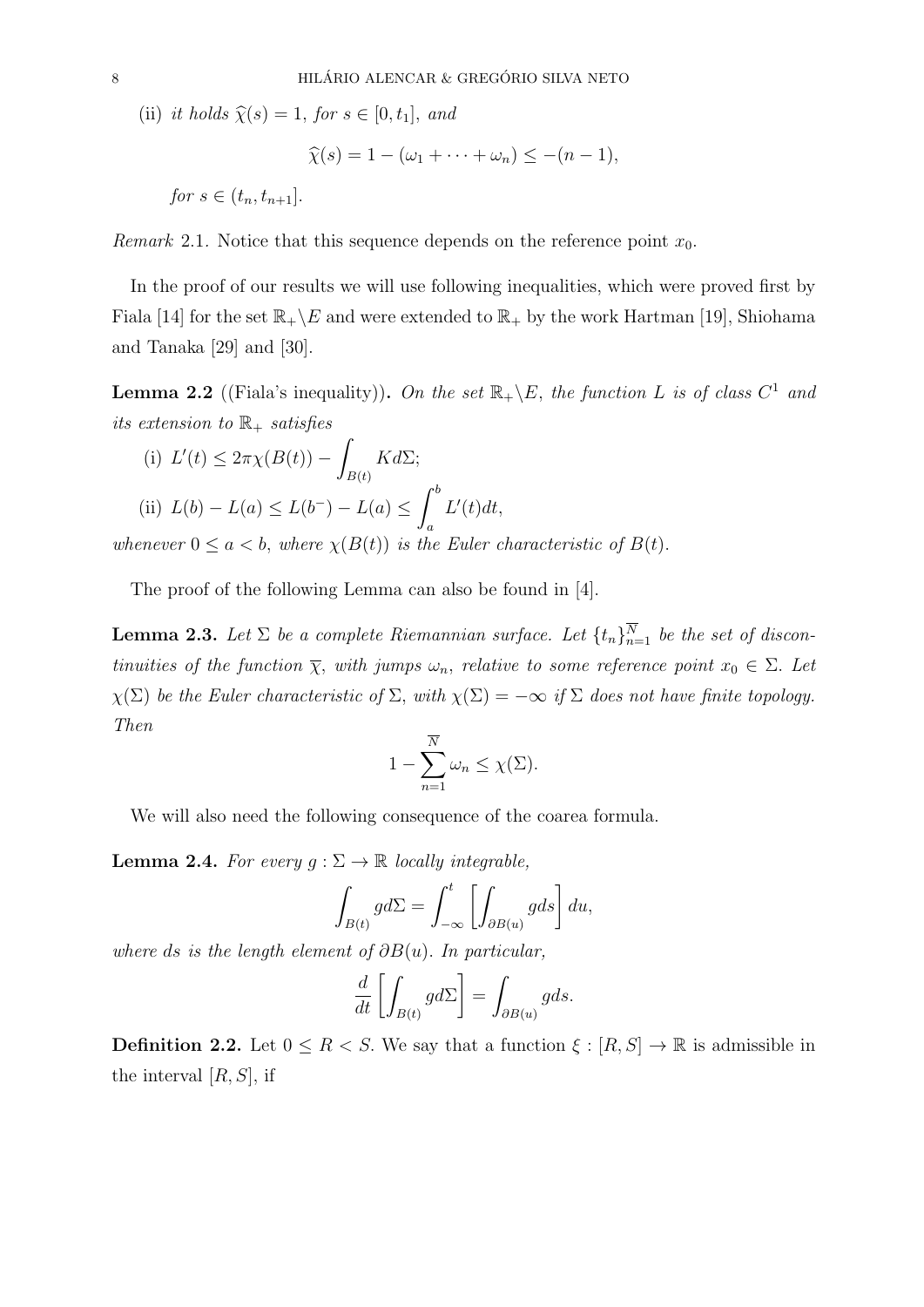- (i)  $\xi$  is of class  $C^1$  and piecewise  $C^2$  in  $[R, S];$
- (ii)  $\xi \geq 0$ ,  $\xi' \leq 0$  and  $\xi'' \geq 0$ .

The next lemma uses the ideas of the proof of Theorem 3.4, p. 223 of Gulliver and Lawson, see [16], see also Lemma 2.2, p.1245 of [4] and Lemma 1.8 p.276, of the work [7] of Castillon.

**Lemma 2.5.** Fix  $x_0 \in \Sigma$  and let  $r(x)$  be the distance to  $x_0$  in  $\Sigma$ . Given  $f : \Sigma \to \mathbb{R}$  be a locally integrable function, let  $F : [0, \infty) \to \mathbb{R}$  be a function such that  $F(Q) \leq \inf_{B(Q)} f(x)$ . Then, for every  $0 \leq R < Q$ , and for any admissible function  $\xi$  on  $[R, Q]$ ,

ˆ  $C(R,Q)$  $K\xi(r)^{2}e^{-f}d\Sigma \leq e^{-F(Q)} \left[\xi^{2}G + 2\xi \xi'L - 2\pi \widehat{\chi}(R)\xi^{2}\right]$ Q  $\frac{Q}{R}$  - $C(R,Q)$  $(\xi^2)''(r)e^{-f}d\Sigma$ . (2.1)

Proof. Let

$$
G(t) = \int_{B(t)} K d\Sigma \text{ and } H(t) = \int_{R}^{t} G(u) du.
$$

Since  $f \geq F(Q)$  in  $C(R, Q)$ , we have  $e^{-f} \leq e^{-F(Q)}$ . This gives

$$
\int_{C(R,Q)} K\xi(r)^2 e^{-f} d\Sigma \le e^{-F(Q)} \int_{C(R,Q)} K\xi(r)^2 d\Sigma.
$$

On the other hand, by using the coarea formula (see Lemma 2.4), we have

$$
\int_{C(R,Q)} K\xi(r)^{2} d\Sigma = \int_{R}^{Q} \xi(t)^{2} \int_{S(t)} K ds dt
$$
  
= 
$$
\int_{R}^{Q} \xi(t)^{2} G'(t) dt = \xi^{2} G \Big|_{R}^{Q} - \int_{R}^{Q} (\xi^{2})' G dt
$$
  
= 
$$
\xi^{2} e^{-F} G \Big|_{R}^{Q} - \int_{R}^{Q} (\xi^{2})' H' dt
$$
  
= 
$$
\xi^{2} e^{-F} G \Big|_{R}^{Q} - (\xi)' H \Big|_{R}^{Q} + \int_{R}^{Q} (\xi^{2})'' H dt.
$$

By using the Fiala's inequality, see Lemma 2.2, we obtain

$$
H(t) = \int_R^t G(u) du \le \int_R^t [2\pi \chi(B(u)) - L'(u)] du
$$
  

$$
\le 2\pi \widehat{\chi}(R)(t - R) - L(t) + L(R).
$$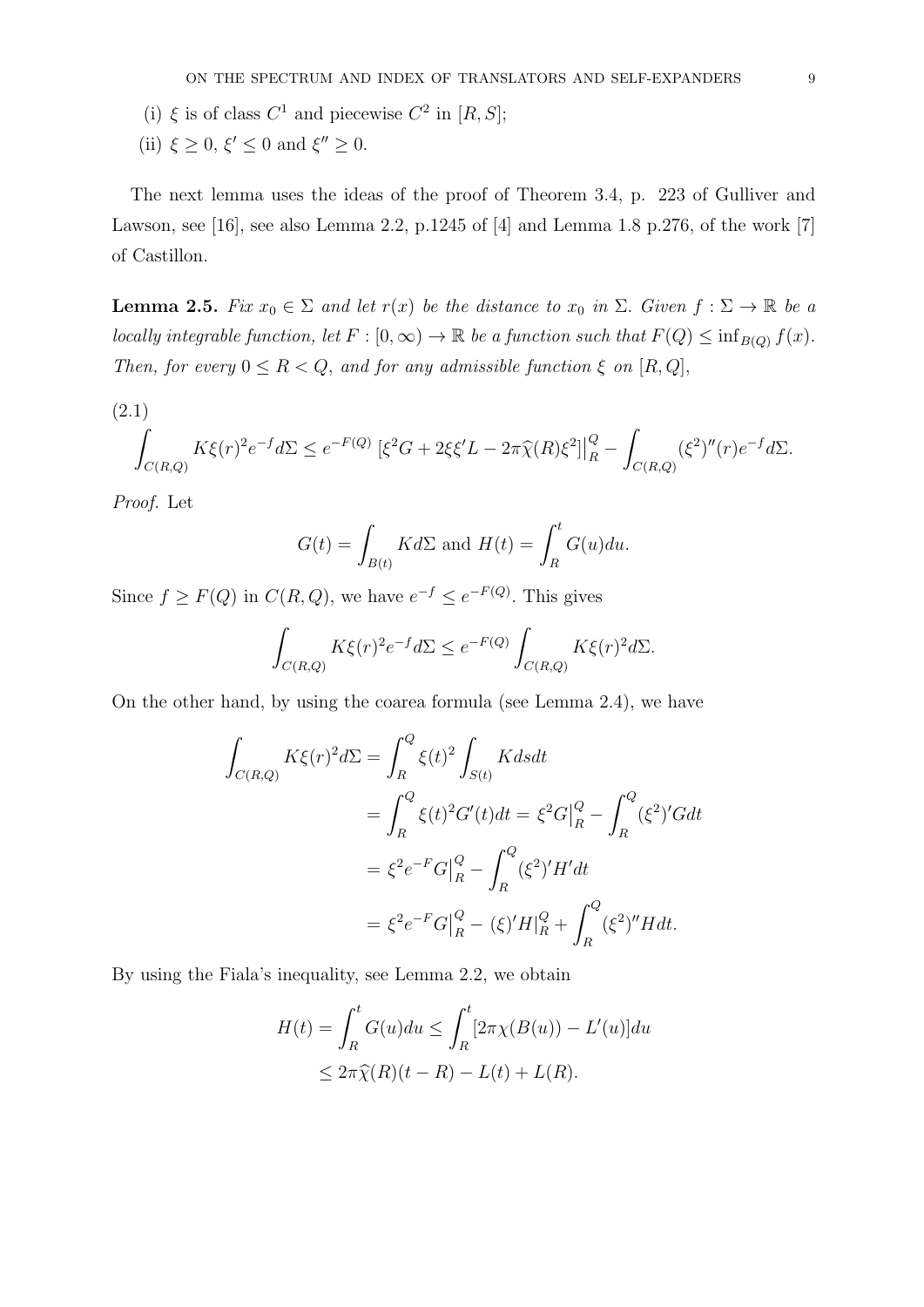Since  $\xi$  is admissible, then  $(\xi^2)' = 2\xi \xi' \leq 0$  and  $(\xi^2)'' = 2(\xi')^2 + 2\xi \xi'' \geq 0$ . Thus, using that  $H(R) = 0$ ,

$$
\int_{C(R,Q)} K\xi(r)^{2} d\Sigma \leq \xi^{2} G|_{R}^{Q} - (\xi^{2})'(Q)[2\pi\hat{\chi}(R)(Q-R) - L(Q) + L(R)]
$$
  
+  $2\pi\hat{\chi}(R) \int_{R}^{Q} (\xi^{2})''(t)(t-R)dt + L(R) \int_{R}^{Q} (\xi^{2})''(t)dt$   
-  $\int_{R}^{Q} (\xi^{2})''(t)L(t)dt$   
=  $\xi^{2} G|_{R}^{Q} - 2\pi\hat{\chi}(R)(\xi^{2})'(Q)(Q-R)$   
+  $L(Q)(\xi^{2})'(Q) - L(R)(\xi^{2})'(Q)$   
+  $2\pi\hat{\chi}(R) [(\xi^{2})'(Q)(Q-R) - \int_{R}^{Q} (\xi^{2})'(t)dt]$   
+  $L(R)(\xi^{2})'(Q) - L(R)(\xi^{2})'(R) - \int_{R}^{Q} (\xi^{2})''(t)L(t)dt$   
=  $\xi^{2} G|_{R}^{Q} + (\xi^{2})' L|_{R}^{Q} - 2\pi\hat{\chi}(R)(\xi^{2})|_{R}^{Q} - \int_{R}^{Q} (\xi^{2})''(t)L(t)dt$   
=  $[\xi^{2}G + (2\xi\xi')L - 2\pi\hat{\chi}(R)\xi^{2}]|_{R}^{Q} - \int_{R}^{Q} (\xi^{2})''(t)L(t)dt$ .

Thus,

$$
\int_{C(R,Q)} K\xi(r)^2 e^{-f} d\Sigma \le e^{-F(Q)} \left[ \xi^2 G + (2\xi \xi') L - 2\pi \widehat{\chi}(R) \xi^2 \right] \Big|_{R}^Q - e^{-F(Q)} \int_{R}^Q (\xi^2)''(t) L(t) dt.
$$

By using the coarea formula again and the fact that  $(\xi^2)''(t) \geq 0$ , we have

$$
e^{-F(Q)} \int_{R}^{Q} (\xi^2)''(t) L(t) dt = e^{-F(Q)} \int_{R}^{Q} (\xi^2)''(t) \int_{S(t)} ds dt
$$
  

$$
= e^{-F(Q)} \int_{C(R,Q)} (\xi^2)''(r) |\nabla_{\Sigma} r| d\Sigma
$$
  

$$
= e^{-F(Q)} \int_{C(R,Q)} (\xi^2)''(r) d\Sigma
$$
  

$$
\geq \int_{C(R,Q)} (\xi^2)''(r) e^{-f} d\Sigma.
$$

The result then follows.  $\hfill \square$ 

**Lemma 2.6.** Let  $\{t_n\}_{n=1}^N$  be the discontinuities of the function  $\hat{\chi}$ . Define the index  $N(R)$ to be the largest integer n such that  $t_n \leq R$ . Let  $\xi$  be an admissible function in the interval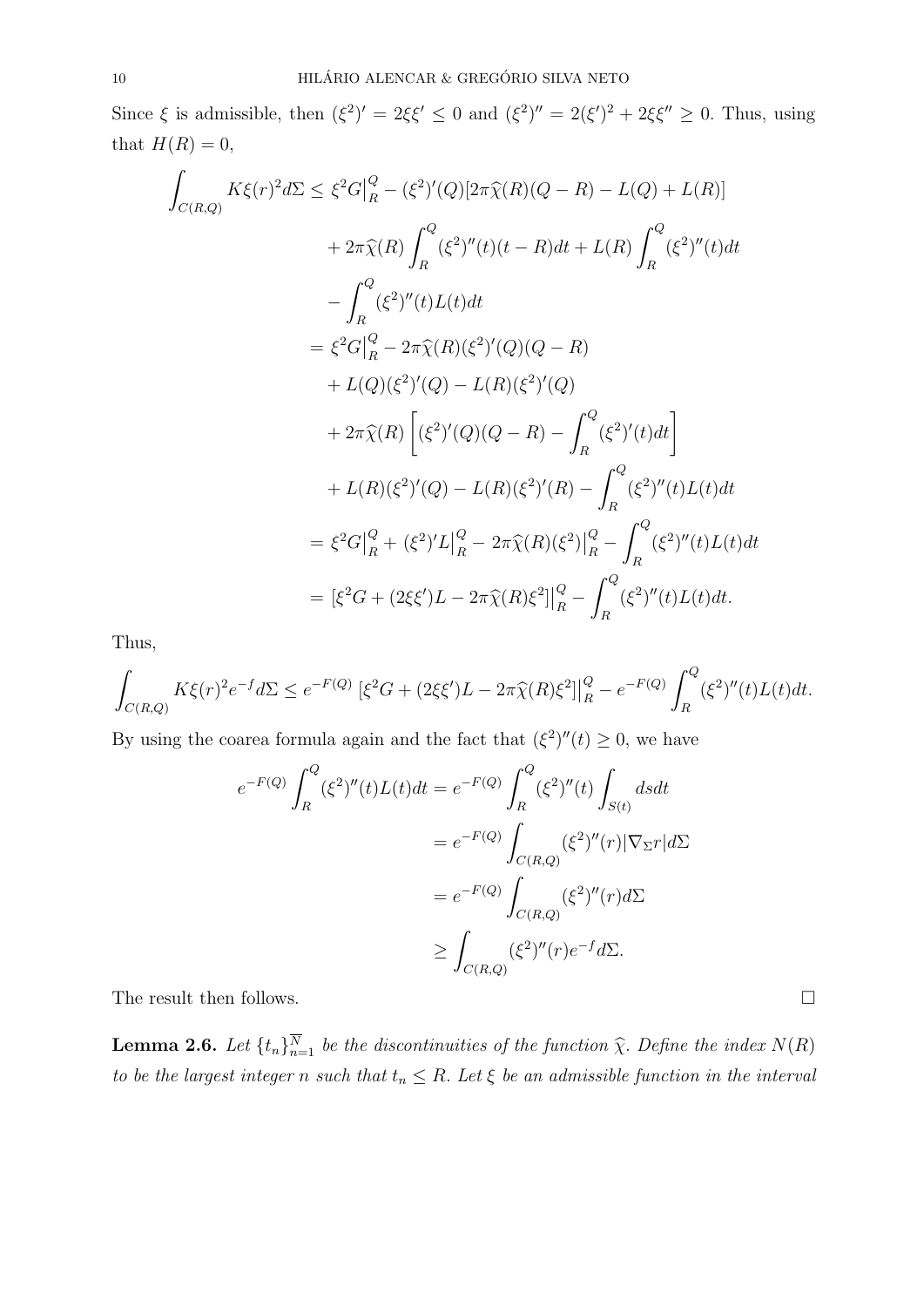[R, Q]. If  $f : \Sigma \to \mathbb{R}$  is a locally integrable function and  $F(Q) \leq \inf_{B(Q)} f(x)$ , then

(2.2)  
\n
$$
e^{F(Q)} \int_{C(R,Q)} K\xi(r)^{2} e^{-f} d\Sigma \leq [\xi^{2} G + (\xi^{2})' L] \Big|_{R}^{Q} + 2\pi \hat{\chi}(t_{N(R)}) \xi(R)^{2}
$$
\n
$$
- \sum_{n=N(R)+1}^{N(Q)} 2\pi \omega_{n} \xi(t_{n})^{2} - 2\pi \hat{\chi}(t_{N(Q)}) \xi(Q)^{2}
$$
\n
$$
- e^{F(Q)} \int_{C(R,Q)} (\xi^{2})''(r) e^{-f} d\Sigma.
$$

In particular, if  $R = 0$  and assuming that  $\xi(Q) = 0$ , then

$$
(2.3) \quad \int_{B(Q)} K\xi(r)^2 e^{-f} d\Sigma \leq 2\pi e^{-F(Q)} \left[ \xi(0)^2 - \sum_{n=1}^{N(Q)} \omega_n \xi(t_n)^2 \right] - \int_{B(Q)} (\xi^2)''(r) e^{-f} d\Sigma.
$$

Proof. Applying Lemma 2.5, we have

$$
e^{F(Q)} \int_{C(R,Q)} K\xi(r)^{2} e^{-f} d\Sigma = e^{F(Q)} \int_{C(R,t_{N(R)+1})} K\xi(r)^{2} e^{-f} d\Sigma
$$
  
+ 
$$
\sum_{n=N(R)+1}^{N(Q)-1} e^{F(Q)} \int_{C(t_{n},t_{n+1})} K\xi(r)^{2} e^{-f} d\Sigma
$$
  
+ 
$$
e^{F(Q)} \int_{C(t_{N(Q)},Q)} K\xi(r)^{2} e^{-f} d\Sigma
$$
  

$$
\leq [\xi^{2} G + 2\xi^{2} L] \Big|_{R}^{Q} - 2\pi \widehat{\chi}(t_{N(R)}) [\xi(t_{N(R)+1})^{2} - \xi(R)^{2}]
$$
  
- 
$$
- 2\pi \sum_{n=N(R)+1}^{N(Q)-1} \widehat{\chi}(t_{n}) [\xi(t_{n+1})^{2} - \xi(t_{n})^{2}]
$$
  
- 
$$
- 2\pi \widehat{\chi}(t_{N(Q)}) [\xi(Q)^{2} - \xi(t_{N(Q)})^{2}]
$$
  
- 
$$
e^{F(Q)} \int_{C(R,Q)} (\xi^{2})''(r) e^{-f} d\Sigma.
$$

Since  $\widehat{\chi}(t_n) = \omega_n + \widehat{\chi}(t_{n-1}),$  we have

$$
\widehat{\chi}(t_{N(R)})[\xi(t_{N(R)+1})^2 - \xi(R)^2] + \sum_{n=N(R)+1}^{N(Q)-1} \widehat{\chi}(t_n)[\xi(t_{n+1})^2 - \xi(t_n)^2] + \widehat{\chi}(t_{N(Q)})[\xi(Q)^2 - \xi(t_{N(Q)})^2]
$$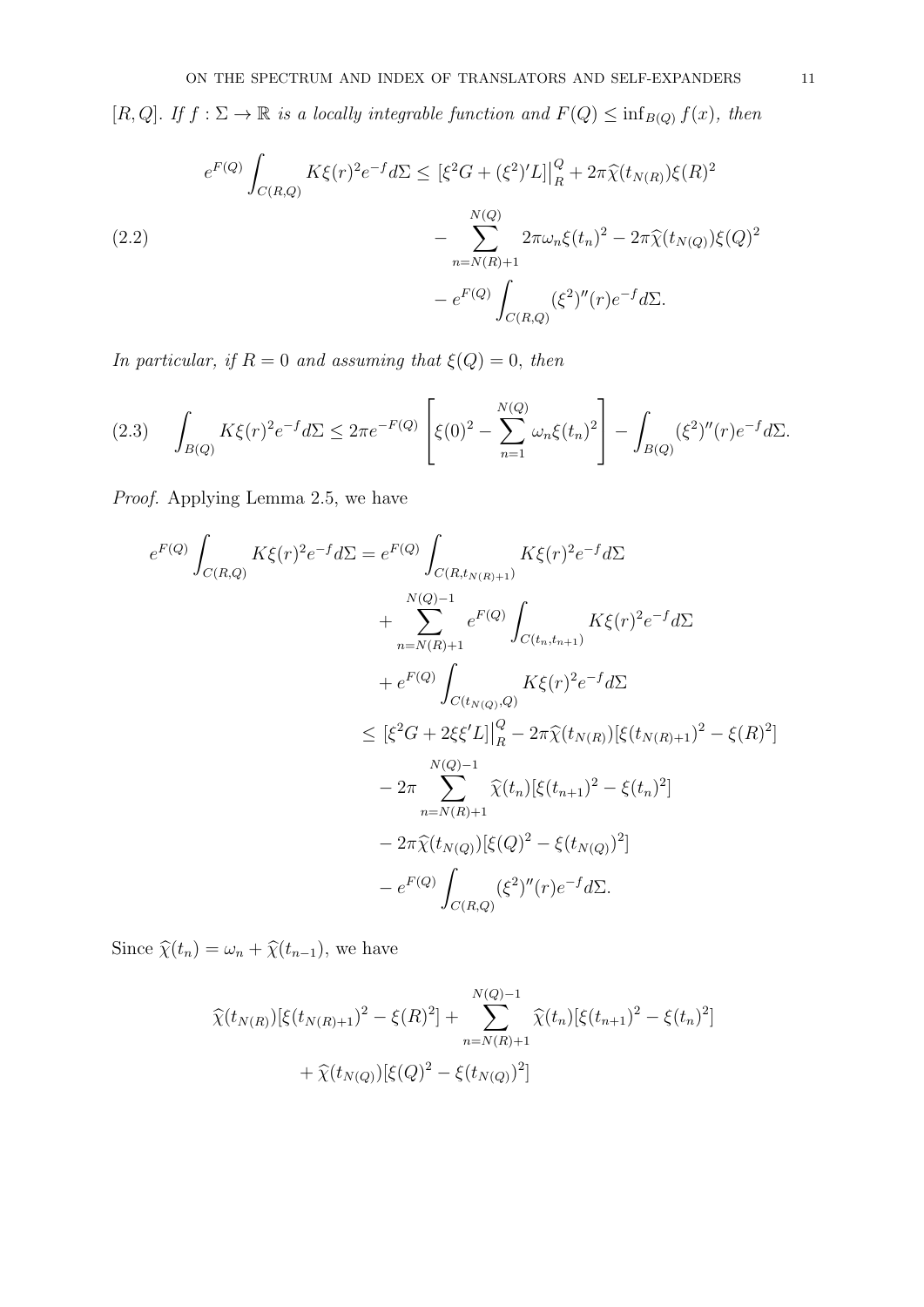$$
= \hat{\chi}(t_{N(R)})\xi(t_{N(R)+1})^{2} - \hat{\chi}(t_{N(R)})\xi(R)^{2} + \sum_{n=N(R)+1}^{N(Q)-1} \hat{\chi}(t_{n})\xi(t_{n+1})^{2}
$$
  
\n
$$
- \sum_{n=N(R)}^{N(Q)-2} \hat{\chi}(t_{n+1})\xi(t_{n+1})^{2} + \hat{\chi}(t_{N(Q)})\xi(Q)^{2} - \hat{\chi}(t_{N(Q)})\xi(t_{N(Q)})^{2}
$$
  
\n
$$
= -\hat{\chi}(t_{N(R)})\xi(R)^{2} + \sum_{n=N(R)}^{N(Q)-1} \hat{\chi}(t_{n})\xi(t_{n+1})^{2} - \sum_{n=N(R)}^{N(Q)-1} \hat{\chi}(t_{n+1})\xi(t_{n+1})^{2} + \hat{\chi}(t_{N(Q)})\xi(Q)^{2}
$$
  
\n
$$
= -\hat{\chi}(t_{N(R)})\xi(R)^{2} - \sum_{N(R)+1}^{N(Q)} [\hat{\chi}(t_{n}) - \hat{\chi}(t_{n-1})]\xi(t_{n})^{2} + \hat{\chi}(t_{N(Q)})\xi(Q)^{2}
$$
  
\n
$$
= -\hat{\chi}(t_{N(R)})\xi(R)^{2} - \sum_{N(R)+1}^{N(Q)} \omega_{n}\xi(t_{n})^{2} + \hat{\chi}(t_{N(Q)})\xi(Q)^{2}.
$$

The estimate (2.2) then follows.

 $\Box$ 

**Definition 2.3.** Let  $(\Sigma, \langle \cdot, \cdot \rangle, e^{-f})$  be a Riemannian surface with weighted measure  $e^{-f}d\Sigma$ and  $\Delta_f u = e^f \text{div}(e^{-f}u) = \Delta u - \langle \nabla f, \nabla u \rangle$  be its weighted (drifted) Laplacian, where  $\Delta$  denotes the Laplacian and  $\nabla$  denotes the gradient on  $\Sigma$ . If W is a locally integrable function and  $a \in \mathbb{R}$ , we say that the operator  $\Delta_f - aK - W$  is nonnegative if the quadratic form

(2.4) 
$$
Q(\xi,\xi) = -\int_{\Sigma} \xi \left[\Delta_f \xi - aK\xi - W\xi\right] e^{-f} d\Sigma = \int_{\Sigma} (|\nabla \xi|^2 + aK\xi^2 + W\xi^2) e^{-f} d\Sigma
$$

is nonnegative for every  $\xi \in C_0^{\infty}(\Sigma)$ .

**Proposition 2.1.** Let  $\Sigma$  be complete, noncompact Riemannian surface, let  $f : \Sigma \to \mathbb{R}$ and  $W : \Sigma \to \mathbb{R}$  be locally integrable functions, and let  $F : [0, \infty) \to \mathbb{R}$  be a function such that  $F(Q) \leq \inf_{B(Q)} f(x)$ , where  $B(Q)$  is the geodesic ball of  $\Sigma$  with center at a fixed reference point  $x_0 \in \Sigma$  and radius  $Q > 0$ . If the operator  $\Delta_f - aK - W$  is nonnegative, then

$$
e^{F(Q)} \int_{B(Q)} W_{-} \xi(r)^{2} e^{-f} d\Sigma + e^{F(Q)} \int_{B(Q)} [(2a-1)(\xi'(r))^{2} + 2a\xi(r)\xi''(r)] e^{-f} d\Sigma
$$
  

$$
+ 2\pi a \sum_{n=1}^{N(Q)} \omega_{n} \xi(t_{n})^{2} \leq 2\pi a \xi(0)^{2} + e^{F(Q)} \int_{B(Q)} W_{+} \xi(r)^{2} e^{-f} d\Sigma,
$$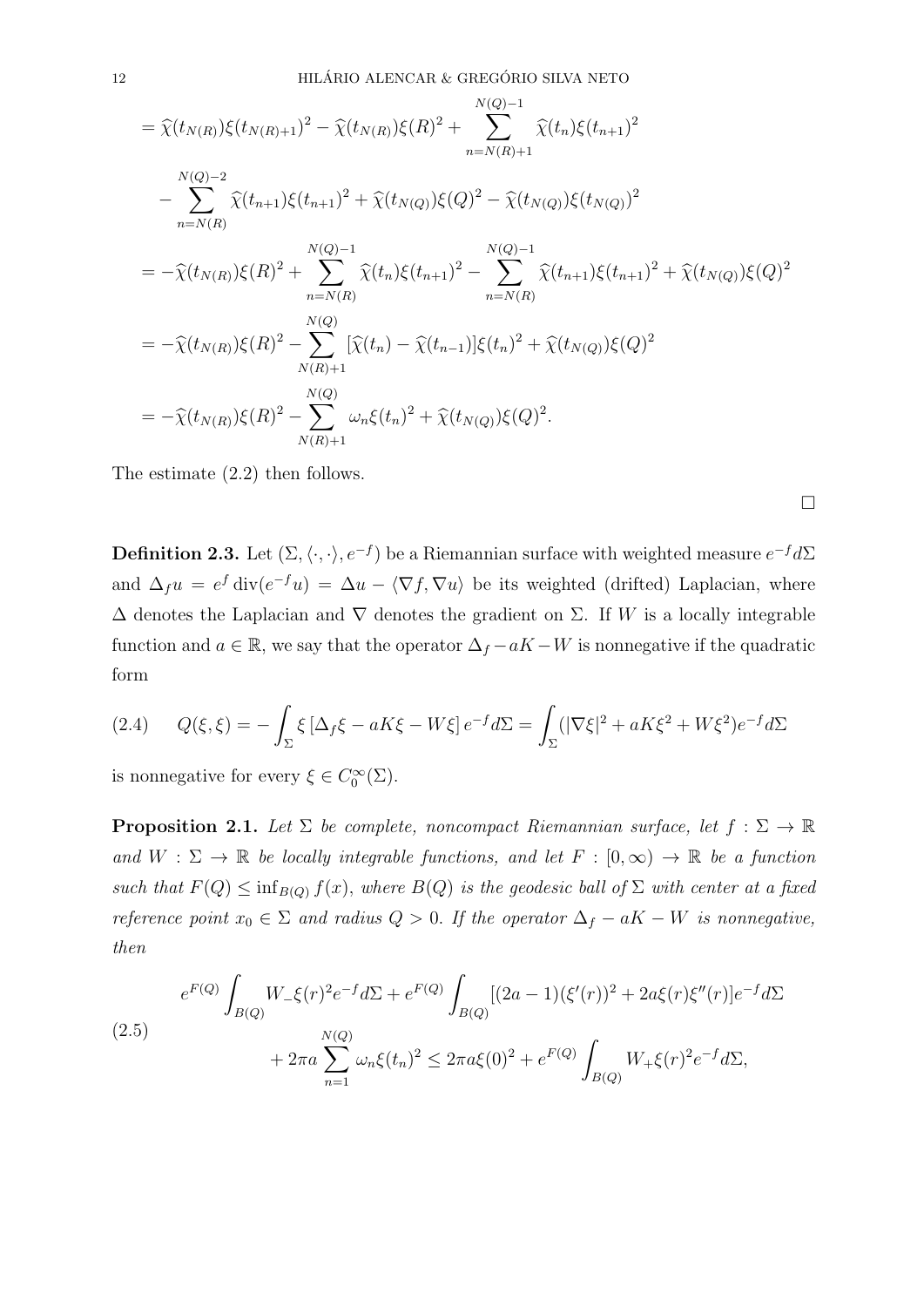for every admissible function with support in  $B(Q)$ . In particular, if  $a \in (1/4,\infty)$  and taking  $\xi(t) = (1 - t/Q)^{2\alpha}$  for  $\alpha > 4a/(4a - 1)$ , we have, for every  $\varepsilon \in (0, 1)$ ,

$$
(1 - \varepsilon)^{2\alpha} e^{F(Q)} \int_{B(\varepsilon Q)} W_- e^{-f} d\Sigma + \alpha [(4a - 1)\alpha - 2a](1 - \varepsilon)^{2\alpha - 2} \frac{e^{F(Q)}}{Q^2} \int_{B(\varepsilon Q)} e^{-f} d\Sigma
$$
  

$$
+ 2\pi a \sum_{n=1}^{N(Q)} \omega_n \left(1 - \frac{t_n}{Q}\right)^{2\alpha} \le 2\pi a + e^{F(Q)} \int_{B(Q)} W_+ e^{-f} d\Sigma.
$$

Here,  $W_+ = \max\{W, 0\}$ ,  $W_- = \max\{-W, 0\}$ ,  $\{t_n\}_{n=1}^N$  is the set of discontinuities of the function  $\hat{\chi}, \omega_n = \hat{\chi}(t_n^-) - \hat{\chi}(t_n^+)$ , and  $N(Q)$  is the largest integer n such that  $t_n \leq Q$ .

*Proof.* First notice that  $W = W_+ - W_-$ . Applying the inequality (2.4) to the admissible function  $\xi(r(x))$  gives

$$
\int_{B(Q)} W_{-} \xi(r)^{2} e^{-f} d\Sigma \le \int_{B(Q)} [(\xi'(r))^{2} + aK\xi(r)^{2}] e^{-f} d\Sigma + \int_{B(Q)} W_{+} \xi(r)^{2} e^{-f} d\Sigma.
$$

Considering  $\xi(Q) = 0$  and using (2.3), we have

$$
\int_{B(Q)} W_{-}\xi(r)^{2}e^{-f}d\Sigma \leq \int_{B(Q)} (\xi'(r))^{2}e^{-f}d\Sigma + 2\pi ae^{-F(Q)} \left[ \xi(0)^{2} - \sum_{n=1}^{N(Q)} \omega_{n}\xi(t_{n})^{2} \right]
$$

$$
- a \int_{B(Q)} (\xi^{2})''(r)e^{-f}d\Sigma + \int_{B(Q)} W_{+}\xi(r)^{2}e^{-f}d\Sigma.
$$

$$
= 2\pi ae^{-F(Q)}\xi(0)^{2} + \int_{B(Q)} [(1 - 2a)(\xi'(r))^{2} - 2a\xi(r)\xi''(r)]e^{-f}d\Sigma
$$

$$
- 2\pi a \sum_{n=1}^{N(Q)} \omega_{n}\xi(t_{n})^{2} + \int_{B(Q)} W_{+}\xi(r)^{2}e^{-f}d\Sigma.
$$

This proves (2.5). By taking  $\xi(r) = (1 - r/Q)^{\alpha}$ , where  $\alpha > 1$ , we have

$$
\xi'(r) = -\frac{\alpha}{Q} \left( 1 - \frac{r}{Q} \right)^{\alpha - 1} \le 0, \text{ and } \xi''(r) = \frac{\alpha(\alpha - 1)}{Q^2} \left( 1 - \frac{r}{Q} \right)^{\alpha - 2} \ge 0,
$$

which implies that  $\xi$  is admissible. Moreover,

$$
(1-2a)(\xi'(r))^{2} - 2a\xi(r)\xi''(r) = -\frac{\alpha[(4a-1)\alpha-2a]}{Q^{2}}\left(1-\frac{r}{Q}\right)^{2\alpha-2}.
$$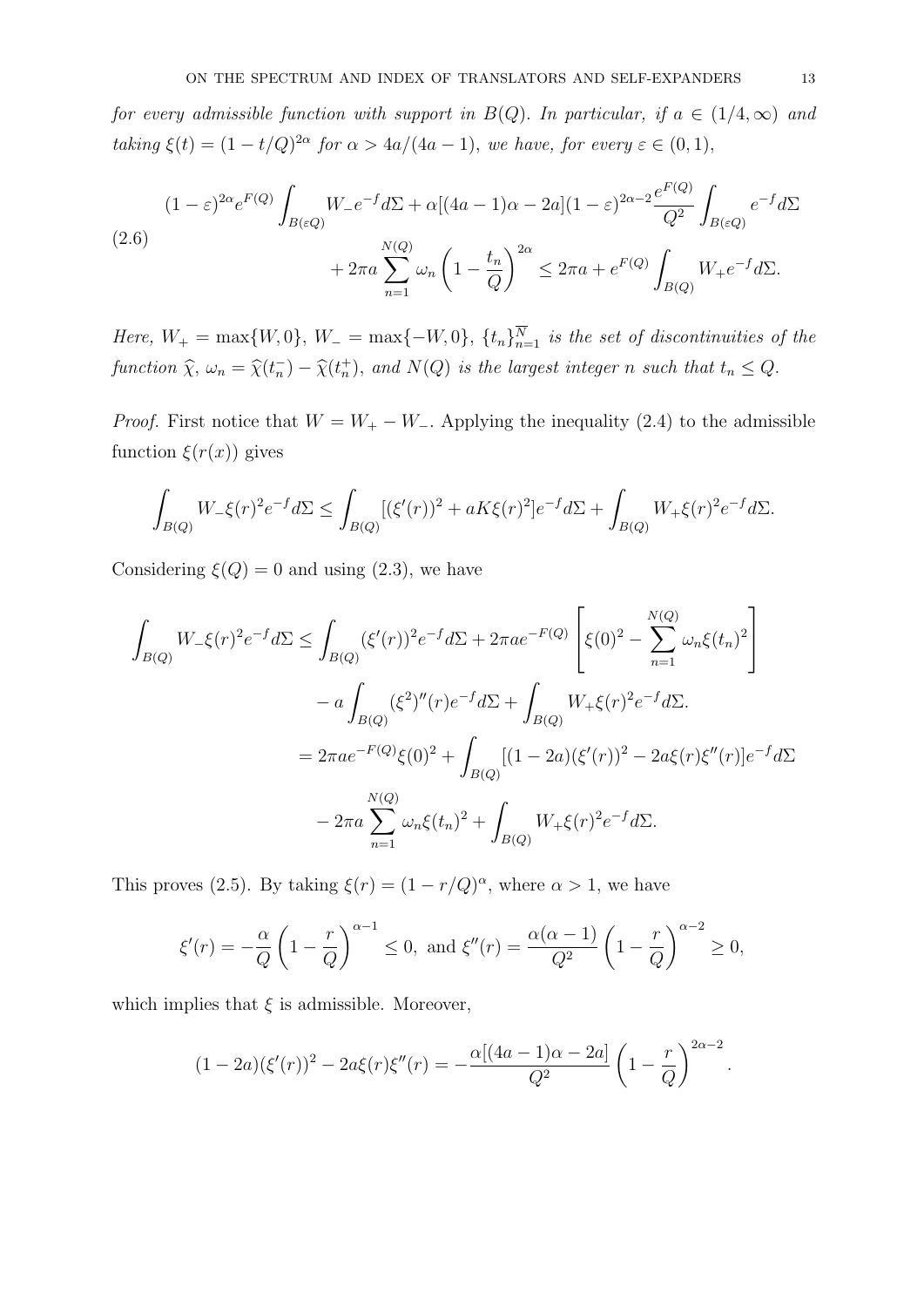This gives

$$
e^{F(Q)} \int_{B(Q)} W_{-} \left(1 - \frac{r}{Q}\right)^{2\alpha} e^{-f} d\Sigma + 2\pi a \sum_{n=1}^{N(Q)} \omega_n \left(1 - \frac{t_n}{Q}\right)^{2\alpha} + \alpha[(4a - 1)\alpha - 2a] \frac{e^{F(Q)}}{Q^2} \int_{B(Q)} \left(1 - \frac{r}{Q}\right)^{2\alpha - 2} e^{-f} d\Sigma \leq 2\pi a + e^{F(Q)} \int_{B(Q)} W_{+} e^{-f} d\Sigma.
$$

Taking  $a > 1/4$  and  $\alpha > \frac{4a}{4a-1}$ , all the terms in the left hand side of (2.7) are nonnegative. In order to conclude the proof of the proposition, notice that, for every  $\varepsilon \in (0,1)$ ,

$$
\int_{B(Q)} W_{-} \left( 1 - \frac{r}{Q} \right)^{2\alpha} e^{-f} d\Sigma \ge \int_{B(\varepsilon Q)} W_{-} \left( 1 - \frac{r}{Q} \right)^{2\alpha} e^{-f} d\Sigma
$$

$$
\ge (1 - \varepsilon)^{2\alpha} \int_{B(\varepsilon Q)} W_{-} e^{-f} d\Sigma.
$$

Analogously, since, for  $r \in [0, \varepsilon Q]$ ,  $(1-\varepsilon)^{\beta} < (1-r/Q)^{\beta} < 1$  if  $\beta > 0$  and  $1 < (1-r/Q)^{\beta} <$ 1  $\frac{1}{(1-\varepsilon)^{\beta}}$  if  $\beta < 0$ , we have

$$
\frac{e^{F(Q)}}{Q^2} \int_{B(Q)} \left(1 - \frac{r}{Q}\right)^{2\alpha - 2} e^{-f} d\Sigma \ge (1 - \varepsilon)^{2\alpha - 2} \frac{e^{F(Q)}}{Q^2} \int_{B(\varepsilon Q)} e^{-f} d\Sigma.
$$

Replacing these two estimates in (2.7) gives

$$
(1 - \varepsilon)^{2\alpha} e^{F(Q)} \int_{B(\varepsilon Q)} W_{-}e^{-f} d\Sigma + 2\pi a \sum_{n=1}^{N(Q)} \omega_n \left(1 - \frac{t_n}{Q}\right)^{2\alpha}
$$

$$
+ \alpha [(4a - 1)\alpha - 2a](1 - \varepsilon)^{2\alpha - 2} \frac{e^{F(Q)}}{Q^2} \int_{B(\varepsilon Q)} e^{-f} d\Sigma
$$

$$
\leq 2\pi a + e^{F(Q)} \int_{B(Q)} W_{+}e^{-f} d\Sigma.
$$

 $\Box$ 

# 3.  $f$ -INDEX

Let  $(M^3, \langle \cdot, \cdot \rangle, e^{-f})$  be a weighted three-dimensional Riemannian manifold. We say that a surface  $\Sigma$  immersed in  $M^3$  is f-minimal, if its mean curvature satisfies

$$
H=\langle \overline{\nabla}f, \nu \rangle,
$$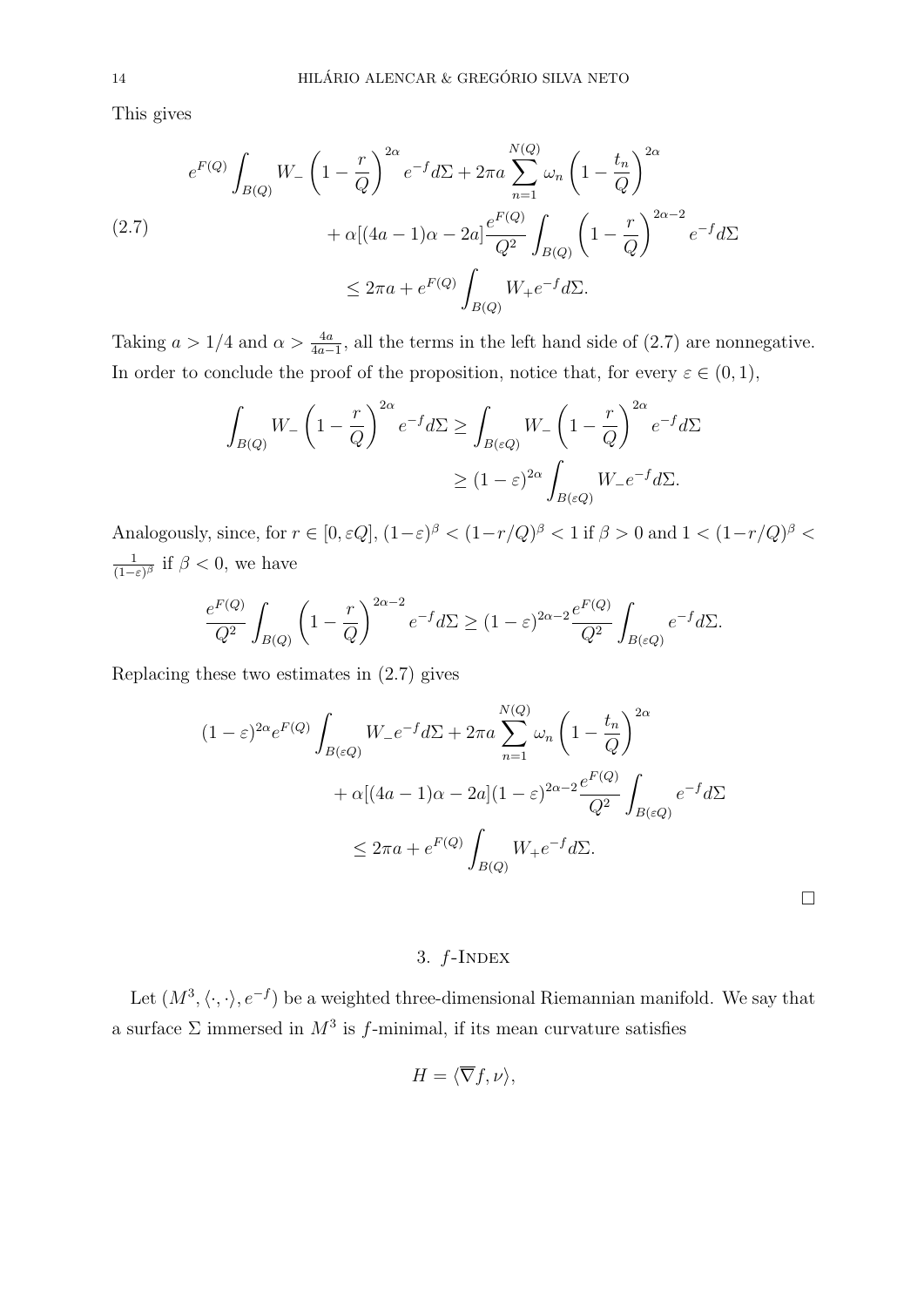where  $\overline{\nabla}$  denotes the gradient of  $M^3$  and  $\nu$  is the outward unitary normal vector field of the immersion. Complete f-minimal surfaces are the critical points of the weighted area functional

$$
\int_{\Sigma} e^{-f} d\Sigma
$$

under all the compactly supported normal variations. Taking the second derivative, we obtain

$$
\frac{d^2}{dt^2} \left( \int_{\Sigma} e^{-f} d\Sigma \right) \Big|_{t=0} = -\int_{\Sigma} \xi [\Delta_f \xi + (|A|^2 + \text{Ric}_f(\nu, \nu)) \xi] e^{-f} d\Sigma
$$

$$
:= -\int_{\Sigma} \xi L_f \xi e^{-f} d\Sigma,
$$

for every variation of the form  $\xi \nu$ , where  $\xi : \Sigma \to \mathbb{R}$  is a smooth compactly supported function. Here,

$$
L_f \xi = \Delta_f \xi + (|A|^2 + \overline{\text{Ric}}_f(\nu, \nu))\xi
$$

is the  $L_f$ -stability operator,

$$
\Delta_f \xi = e^f \operatorname{div} (e^{-f} \nabla \xi) = \Delta \xi - \langle \nabla f, \nabla \xi \rangle
$$

is the weighted (drifted) Laplacian,  $|A|^2$  is the squared norm of the second fundamental form of  $\Sigma$ ,  $\overline{\mathrm{Ric}}_f = \overline{\mathrm{Ric}} + \overline{\mathrm{Hess}} f$ ,  $\overline{\mathrm{Ric}}$  is the Ricci tensor of  $M^3$ , and  $\overline{\mathrm{Hess}} f$  is the Hessian tensor of f in  $M^3$ . We refer the reader to Cheng, Mejia and Zhou, see [8], to more detailed discussions and calculations.

Since,  $L_f$  is an elliptic operator, we can consider the spectrum of  $L_f$ . In a more general setting, let  $L = \Delta_f - W$  be an elliptic differential operator, where W is a locally integrable function. Given a bounded domain  $\Omega \subset \Sigma$ , define

$$
Ind^{L}(\Omega) = \#\{\text{negative eigenvalues of } L \text{ on } C_0^{\infty}(\Omega)\}\
$$

and the f-index of  $\Sigma$  as

$$
\mathrm{Ind}_f(\Sigma) := \mathrm{Ind}^L(\Sigma) = \sup_{\Omega \subset \Sigma} \mathrm{Ind}^L(\Omega).
$$

The f-index is the dimension of the maximal subspace of  $C_0^{\infty}(\Sigma)$  such that the quadratic form

$$
Q_L(\xi, \xi) = -\int_{\Sigma} \xi \left[ \Delta_f \xi - W \xi \right] e^{-f} d\Sigma = \int_{\Sigma} \left[ |\nabla \xi|^2 + W \xi^2 \right] e^{-f} d\Sigma
$$

is negative. We will need the following result, whose proof is in [1]: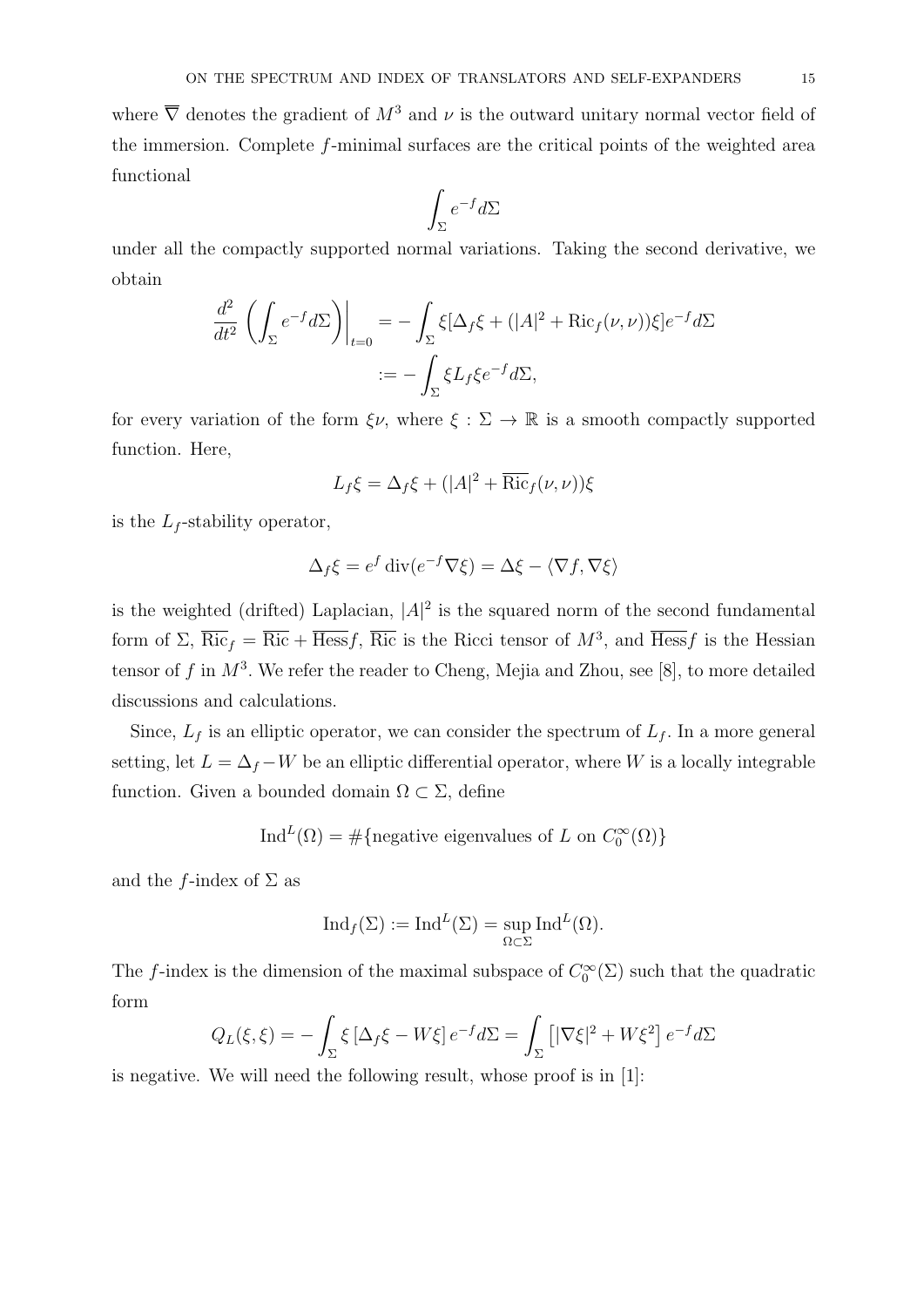**Proposition 3.1.** Let  $(\Sigma, \langle \cdot, \cdot \rangle, e^{-f})$  be a weighted complete Riemannian manifold and let W be a locally integrable function on  $\Sigma$ . Then the operator  $L = \Delta_f - W$  has finite f-index if and only if there exists a locally integrable function P with compact support such that the operator  $\Delta_f - W - P$  is nonnegative.

Now we are ready to present the main result of this section. In the following we will consider the f-index of the stability operator

$$
L_f = \Delta_f + (\overline{\text{Ric}}_f(\nu, \nu) + |A|^2).
$$

This theorem will the core of the proof of Theorem 1.1 and Theorem 1.3.

**Theorem 3.1.** If a complete f-minimal surface  $\Sigma$  of a weighted three-dimensional Riemannian manifold  $(M^3, \langle \cdot, \cdot \rangle, e^{-f}),$  for  $\inf_{\Sigma} f = -\infty$ , has finite f-index and satisfies

- (i)  $\overline{\text{Scal}} + \overline{\text{Hess}} f(\nu, \nu) \geq 0$ , then  $\Sigma$  is homeomorphic to  $\mathbb C$  or  $\mathbb C\setminus\{0\};$
- (ii)  $\overline{\text{Scal}} + \overline{\text{Hess}} f(\nu, \nu) \geq -\delta$ , for some  $\delta > 0$ , and

$$
\lim_{Q \to \infty} e^{F(Q)} \int_{B(Q)} e^{-f} d\Sigma < \infty,
$$

for some function  $F : [0, \infty) \to \mathbb{R}$  such that  $F(Q) \leq \inf_{B(Q)} f$ , then  $\Sigma$  has finite topology.

Moreover, in both situations, for every  $\varepsilon \in (0,1)$ , we have

(3.1) 
$$
\lim_{Q \to \infty} e^{F(Q)} \int_{B(\varepsilon Q)} |A|^2 e^{-f} d\Sigma < \infty, \text{ and } \lim_{Q \to \infty} \frac{e^{F(Q)}}{Q^2} \int_{B(\varepsilon Q)} e^{-f} d\Sigma < \infty.
$$

Here,  $B(Q)$  is the geodesic ball of  $\Sigma$  with center in a reference point  $x_0 \in \Sigma$  and radius  $Q > 0$ , Scal is the scalar curvature of  $M^3$ , Hessf is the Hessian tensor of f in  $M^3$ , and  $\nu$  is the unitary normal vector field of the immersion.

*Proof.* Since  $\Sigma$  has finite index, by Proposition 3.1, there exists a locally integrable function P, with compact support, such that  $L_f - P$  is nonnegative. Let us apply Proposition 2.1 to  $L_f - P$ . Let  $\{t_n\}_{n=1}^N$  be the discontinuities of  $\widehat{\chi}(s)$ . Choose  $N = \overline{N}$  if  $\overline{N} < \infty$  and consider N as any fixed integer if  $\overline{N} = \infty$ . By taking Q large enough, inequality (2.6)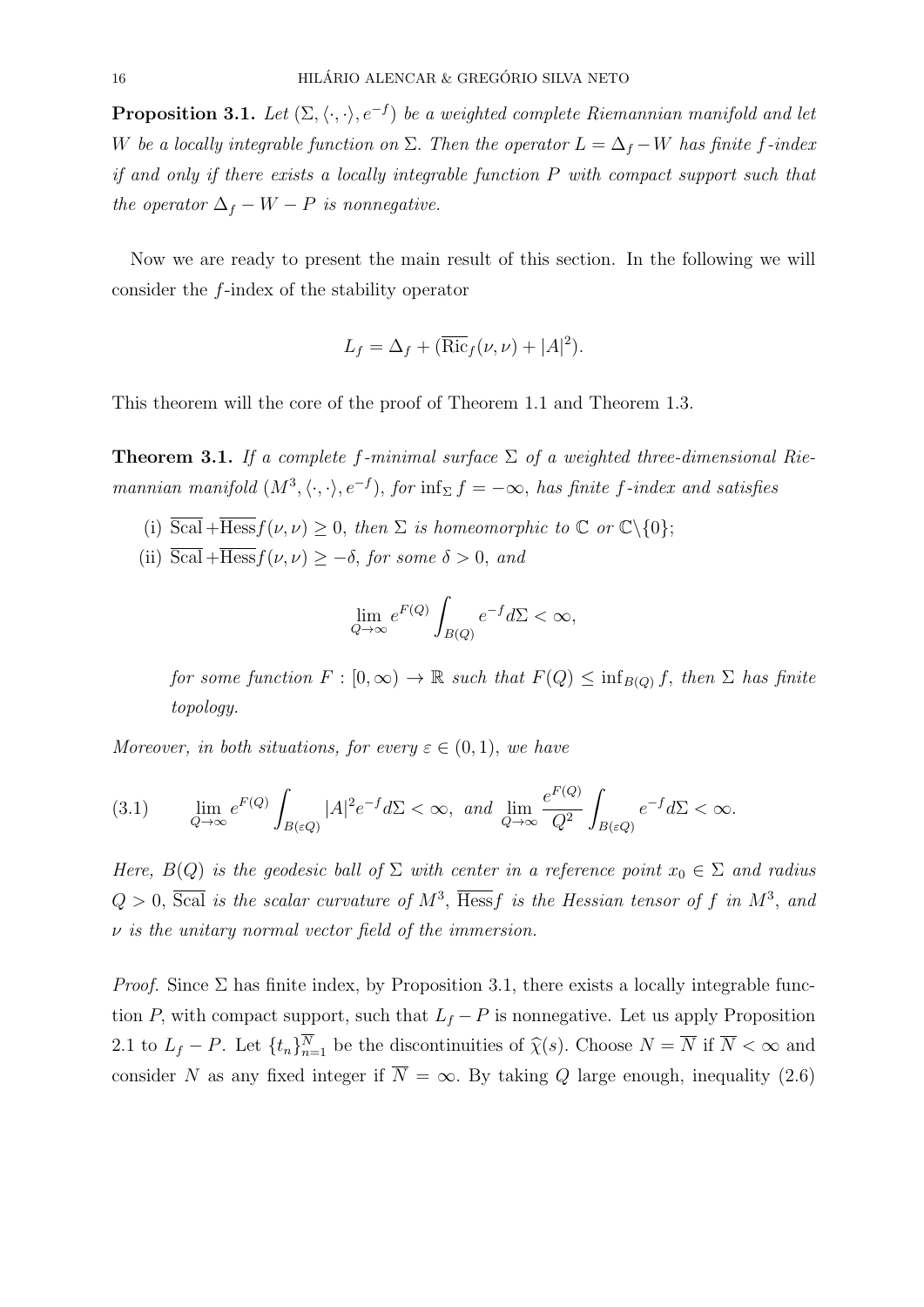gives

$$
(1 - \varepsilon)^{2\alpha} e^{F(Q)} \int_{B(\varepsilon Q)} \left[ \frac{1}{2} |A|^2 + \frac{1}{2} \langle \overline{\nabla} f, \nu \rangle^2 + \overline{\text{Scal}} + \overline{\text{Hess}} f(\nu, \nu) + \delta \right] e^{-f} d\Sigma
$$
  

$$
+ \alpha (3\alpha - 2)(1 - \varepsilon)^{2\alpha - 2} \frac{e^{F(Q)}}{Q^2} \int_{B(\varepsilon Q)} e^{-f} d\Sigma
$$
  

$$
+ 2\pi \sum_{n=1}^N \omega_n \left( 1 - \frac{t_n}{Q} \right)^{2\alpha}
$$
  

$$
\leq 2\pi + \delta e^{F(Q)} \int_{B(Q)} e^{-f} d\Sigma + e^{F(Q)} \int_{\Sigma} P e^{-f} d\Sigma.
$$

Notice that, since  $P$  has compact support and it is locally integrable, then last in integral in the right hand side of (3.2) is finite. On the other hand, since  $\inf_{\Sigma} f = -\infty$ , we have that  $\lim_{Q\to\infty} F(Q) = -\infty$ , which implies that  $\lim_{Q\to\infty} e^{F(Q)} = 0$ . Therefore,

$$
\lim_{Q \to \infty} e^{F(Q)} \int_{B(Q)} P e^{-f} d\Sigma = 0.
$$

By taking  $Q \to \infty$  and  $N \to \overline{N}$ , we obtain

$$
\sum_{n=1}^{\overline{N}}\omega_n < \infty.
$$

Since  $\omega_n \geq 1$ , we get  $\overline{N} < \infty$ . On the other hand, Lemma 2.3, p.8, implies

$$
1 - \sum_{n=1}^{\overline{N}} \omega_n \le \chi(\Sigma).
$$

Therefore, by using these facts and taking the limit when  $Q \to \infty$  in (3.2),

(3.3)  
\n
$$
(1 - \varepsilon)^{2\alpha} \lim_{Q \to \infty} e^{F(Q)} \int_{B(\varepsilon Q)} \left[ \frac{1}{2} |A|^2 + \frac{1}{2} \langle \overline{\nabla} f, \nu \rangle^2 + \overline{\text{Scal}} + \overline{\text{Hess}} f(\nu, \nu) + \delta \right] e^{-f} d\Sigma
$$
\n
$$
+ \alpha (3\alpha - 2)(1 - \varepsilon)^{2\alpha - 2} \lim_{Q \to \infty} \frac{e^{F(Q)}}{Q^2} \int_{B(\varepsilon Q)} e^{-f} d\Sigma
$$
\n
$$
\leq 2\pi \chi(\Sigma) + \delta \lim_{Q \to \infty} e^{F(Q)} \int_{B(Q)} e^{-f} d\Sigma.
$$

Since, by hypothesis, the left-hand side is nonnegative, we have

$$
2\pi\chi(\Sigma) + \delta \lim_{Q \to \infty} e^{F(Q)} \int_{B(Q)} e^{-f} d\Sigma \ge 0.
$$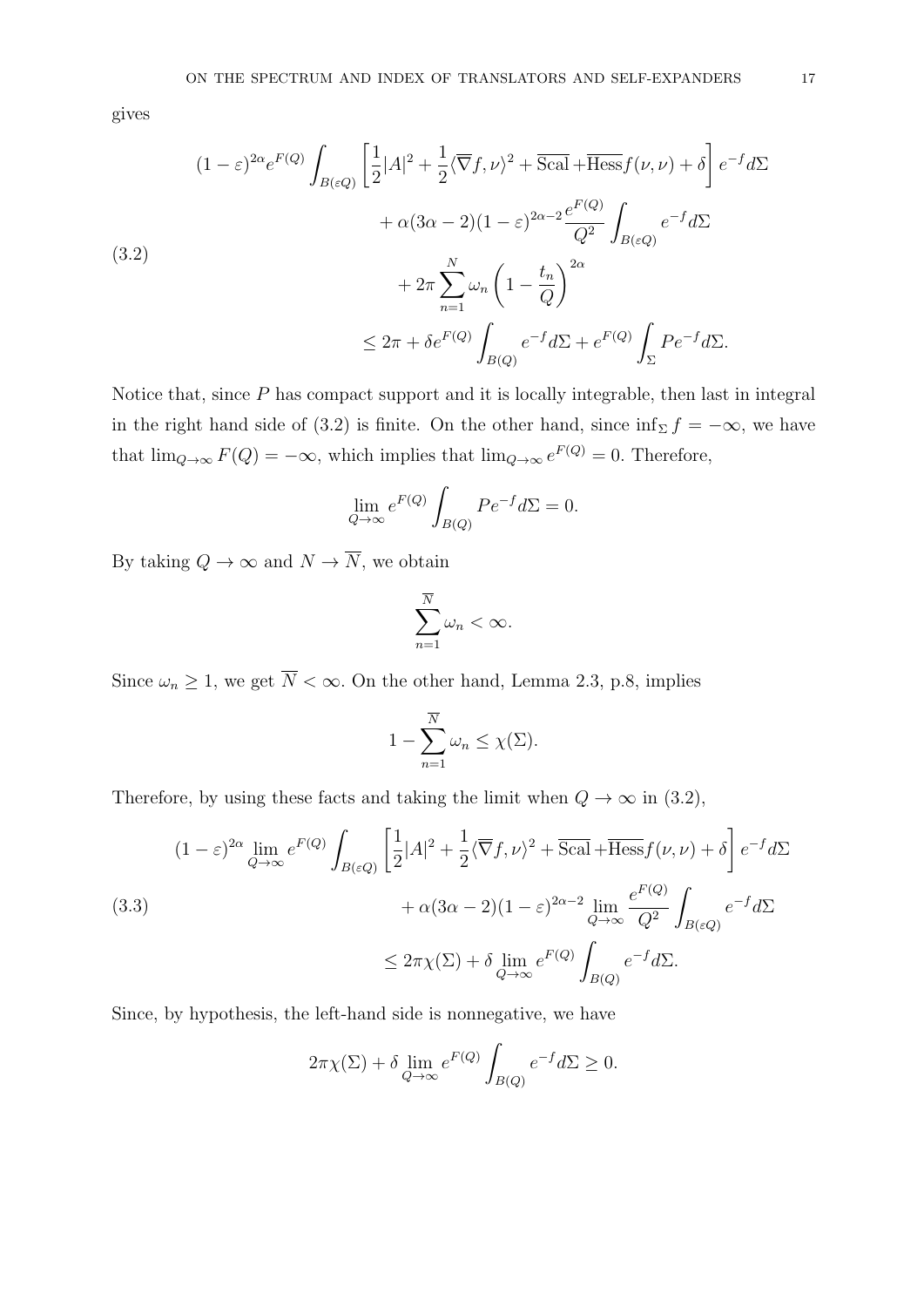Thus, if  $\delta = 0$ ,  $\chi(\Sigma) \geq 0$ , which implies that  $\Sigma$  is homeomorphic to  $\mathbb{C}$  or  $\mathbb{C}\setminus\{0\}$ . On the other hand, if  $\delta > 0$ , then

$$
\chi(\Sigma)\geq -\frac{1}{2\pi}\lim_{Q\to\infty}e^{F(Q)}\int_{B(Q)}e^{-f}d\Sigma>-\infty
$$

by hypothesis, i.e.,  $\Sigma$  has finite topology. The inequalities in (3.1) comes from (3.3) and noticing that each integral in the right hand side of this inequality is nonnegative.  $\Box$ 

Now, we prove Theorem 1.1 and Theorem 1.3 of the Introduction.

Proof of Theorem 1.1. Since

$$
\langle x, V \rangle \le ||x||
$$
 and  $r(x) \ge ||x - x_0|| \ge ||x|| - ||x_0||$ ,

we have

$$
\langle x, V \rangle \le r(x) + ||x_0||.
$$

This gives

$$
\inf_{B(Q)} -\langle V, x \rangle \ge -Q - \|x_0\| =: F(Q).
$$

By using  $F(Q) = -Q - ||x_0||$ , the proof is a direct consequence of Theorem 3.1, item (i).

Proof of Theorem 1.3. Notice that

$$
r(x) \ge ||x - x_0||.
$$

This gives

$$
r(x)^{2} \ge ||x - x_{0}||^{2}
$$
  
\n
$$
\ge (||x|| - ||x_{0}||)^{2}
$$
  
\n
$$
= ||x||^{2} - 2||x|| ||x_{0}|| + ||x_{0}||^{2}
$$
  
\n
$$
\ge (1 - \eta) ||x||^{2} + (1 - 1/\eta) ||x_{0}||^{2},
$$

for every  $\eta \in (0, 1)$ , where in the last inequality we used the Peter-Paul inequality  $2ab \leq$  $\eta a^2 + (1/\eta) b^2$ . This gives

$$
\frac{1}{4}||x||^2 \le \frac{1}{4(1-\eta)}r(x)^2 + \frac{1}{4\eta}||x_0||^2,
$$

i.e., for  $f(x) = -\frac{1}{4}$  $\frac{1}{4}||x||^2$ , we can consider

$$
F(Q) = -\frac{\beta}{4}Q^2 + \frac{1}{4\eta}||x_0||^2,
$$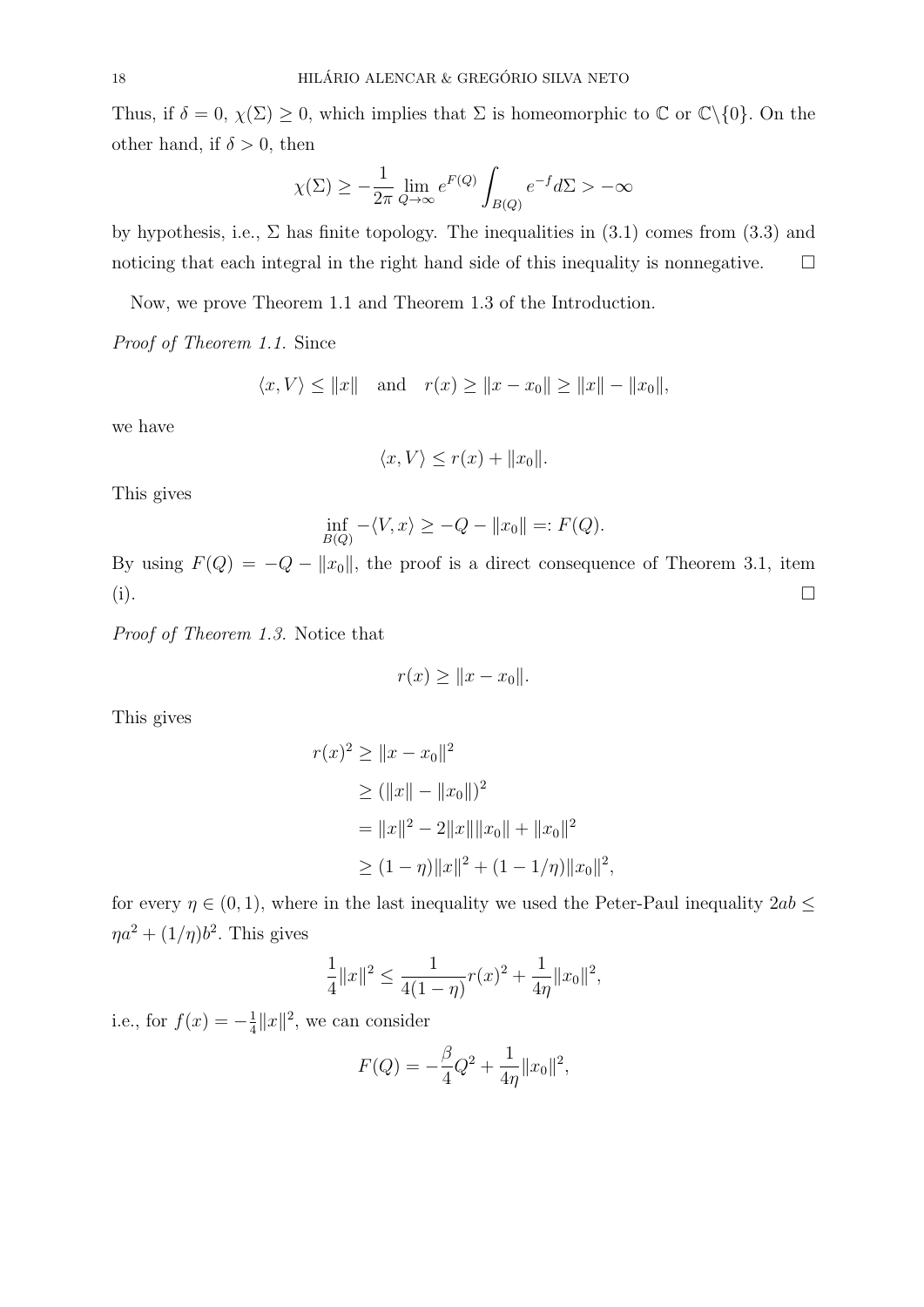where  $\beta = \frac{1}{1}$  $\frac{1}{1-\eta} > 1$ . The result then follows by applying Theorem 3.1, item (ii) to this choice of  $F(Q)$ .

## 4. The bottom of the spectrum of the stability operator

Since  $L_f = \Delta_f + (\overline{\text{Ric}}_f(\nu, \nu) + |A|^2)$  is an elliptic operator, we can consider the spectrum of  $L_f$  and, inspired in the Colding-Minicozzi article [10], section 9, we can define the bottom of the spectrum as follows.

**Definition 4.1.** Let  $\Sigma \subset (M^3, \langle \cdot, \cdot \rangle, e^{-f})$  be a f-minimal surface. We define the bottom of the spectrum of the  $L_f$ -operator on  $\Sigma$  by

$$
\mu_1 = \inf_{\xi} \frac{-\int_{\Sigma} \xi L_f \xi e^{-f} d\Sigma}{\int_{\Sigma} \xi^2 e^{-f} d\Sigma} = \inf_{\xi} \frac{\int_{\Sigma} \left[ |\nabla \xi|^2 - (|A|^2 + \overline{\text{Ric}}_f(\nu, \nu)) \xi^2 \right] e^{-f} d\Sigma}{\int_{\Sigma} \xi^2 e^{-f} d\Sigma},
$$

where the infimum is taken over every smooth function with compact support in  $\Sigma$ .

Since the squared norm of the second fundamental form satisfies

$$
|A|^2 = H^2 - 2(K - \overline{K}(T\Sigma))
$$
  
=  $\langle \overline{\nabla} f, N \rangle^2 - 2K + 2\overline{K}(T\Sigma),$ 

where  $\overline{K}(T\Sigma)$  is the sectional curvature of  $M^3$  at the plane  $T\Sigma$ , and  $\Delta_f \xi = e^f \operatorname{div}(e^{-f} \nabla \xi)$ , then the Definition 4.1 is equivalent to

$$
0 \leq \int_{\Sigma} \left[ |\nabla \xi|^2 + K \xi^2 - \left( \frac{1}{2} |A|^2 + \frac{1}{2} \langle \overline{\nabla} f, N \rangle^2 + \overline{\text{Scal}} + \overline{\text{Hess}} f(\nu, \nu) \right) \xi^2 - \mu_1 \xi^2 \right] e^{-f} d\Sigma,
$$

for every smooth function  $\xi$  with compact support in  $\Sigma$ .

The following result, for general f-minimal surfaces, is the core of the proof of Theorem 1.2 and Theorem 1.4.

**Theorem 4.1.** Let  $\Sigma$  be a complete, f-minimal surface of a weighted three-dimensional Riemannian manifold  $(M^3, \langle \cdot, \cdot \rangle, e^{-f})$  such that  $\inf_{\Sigma} f = -\infty$  and  $\overline{Scal} + \overline{Hess} f(\nu, \nu) \ge -\delta$ , for some  $\delta \in \mathbb{R}$ . If the bottom  $\mu_1$  of the spectrum of  $L_f$  satisfies

(i)  $\mu_1 \geq \delta$ , then  $\Sigma$  is homeomorphic to  $\mathbb{C}$  or  $\mathbb{C}\backslash\{0\}$  and, moreover, if  $\mu_1 > \delta$ , then, for every  $\varepsilon \in (0,1)$ , and for every function  $F : [0,\infty) \to \mathbb{R}$  such that  $F(Q) \leq \inf_{B(Q)} f$ , it holds

$$
\lim_{Q \to \infty} e^{F(Q)} \int_{B(\varepsilon Q)} e^{-f} d\Sigma < \infty;
$$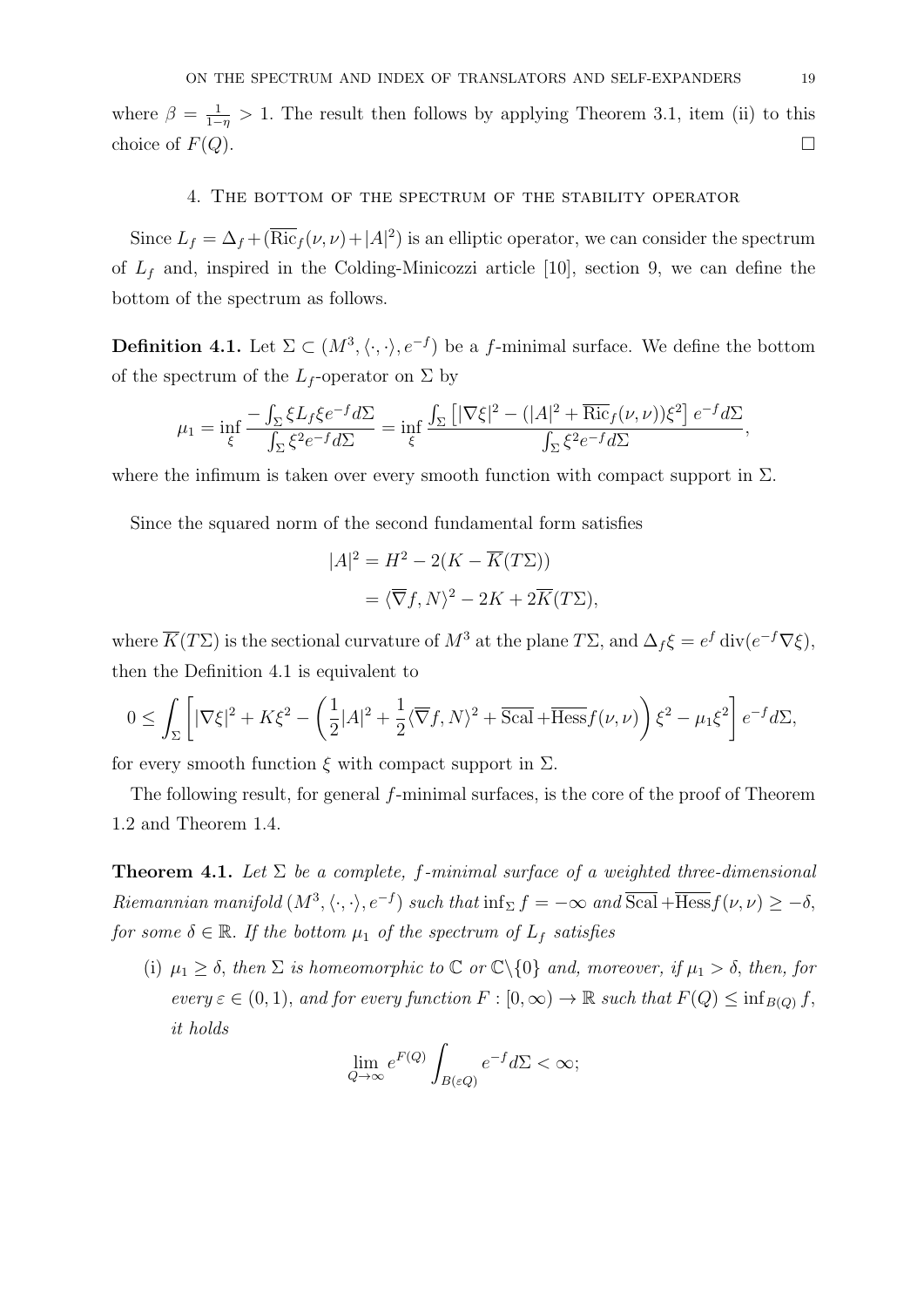(ii)  $\mu_1 \in (-\infty, \delta)$  and

$$
\lim_{Q \to \infty} e^{F(Q)} \int_{B(Q)} e^{-f} d\Sigma < \infty
$$

for some function  $F : [0, \infty) \to \mathbb{R}$  such that  $F(Q) \leq \inf_{B(Q)} f$ , then  $\Sigma$  has finite topology.

Moreover, in both situations, for every  $\varepsilon \in (0,1)$  we have

(4.1) 
$$
\lim_{Q \to \infty} e^{F(Q)} \int_{B(\varepsilon Q)} \left[ \frac{1}{2} |A|^2 + (\overline{\text{Scal}} + \overline{\text{Hess}} f(\nu, \nu) + \delta) \right] e^{-f} d\Sigma < \infty.
$$

Here,  $B(Q)$  is the geodesic ball of  $\Sigma$  with center in a reference point  $x_0 \in \Sigma$  and radius  $Q > 0$ , Scal is the scalar curvature of  $M^3$ , Hessf is the Hessian tensor of f in  $M^3$ , and  $\nu$  is the unitary normal vector field of the immersion.

Proof. To prove item (i), let us apply Proposition 2.1 to

$$
W = -\left(\frac{1}{2}|A|^2 + \frac{1}{2}\langle \overline{\nabla}f, \nu \rangle^2 + \overline{\text{Scal}} + \overline{\text{Hess}}f(\nu, \nu) + \mu_1\right)
$$
  
= 
$$
-\left(\frac{1}{2}|A|^2 + \frac{1}{2}\langle \overline{\nabla}f, \nu \rangle^2 + \overline{\text{Scal}} + \overline{\text{Hess}}f(\nu, \nu) + \delta + (\mu_1 - \delta)\right).
$$

By using the hypothesis, we obtain that  $W_+ \equiv 0$ . Using inequality (2.6), we have

$$
(1 - \varepsilon)^{2\alpha} e^{F(Q)} \int_{B(\varepsilon Q)} \left( \frac{1}{2} |A|^2 + \frac{1}{2} \langle \overline{\nabla} f, \nu \rangle^2 + \overline{\text{Scal}} + \overline{\text{Hess}} f(\nu, \nu) + \mu_1 \right) e^{-f} d\Sigma
$$
  
+  $\alpha (3\alpha - 2)(1 - \varepsilon)^{2\alpha - 2} \frac{e^{F(Q)}}{Q^2} \int_{B(\varepsilon Q)} e^{-f} d\mu + 2\pi \sum_{n=1}^{N(Q)} \omega_n \left( 1 - \frac{t_n}{Q} \right)^{2\alpha} \le 2\pi.$ 

Choose  $N = \overline{N}$  if  $\overline{N} < \infty$  and consider N as any fixed integer if  $\overline{N} = \infty$ . By taking Q large enough and taking  $Q \to \infty$ , we obtain

$$
(1 - \varepsilon)^{2\alpha} \lim_{Q \to \infty} e^{F(Q)} \int_{B(\varepsilon Q)} \left( \frac{1}{2} |A|^2 + \frac{1}{2} \langle \overline{\nabla} f, \nu \rangle^2 \right) e^{-f} d\Sigma
$$
  

$$
+ (1 - \varepsilon)^{2\alpha} \lim_{Q \to \infty} e^{F(Q)} \int_{B(\varepsilon Q)} \left( \overline{\text{Scal}} + \overline{\text{Hess}} f(\nu, \nu) + \delta + (\mu_1 - \delta) \right) e^{-f} d\Sigma
$$
  

$$
+ \alpha (3\alpha - 2)(1 - \varepsilon)^{2\alpha - 2} \lim_{Q \to \infty} \frac{e^{F(Q)}}{Q^2} \int_{B(\varepsilon Q)} e^{-f} d\mu + 2\pi \sum_{n=1}^N \omega_n \le 2\pi.
$$

Since all the terms in the left hand side are nonnegative, taking  $N \to \overline{N}$ , we obtain that

$$
\sum_{n=1}^{\overline{N}} \omega_n \le 1.
$$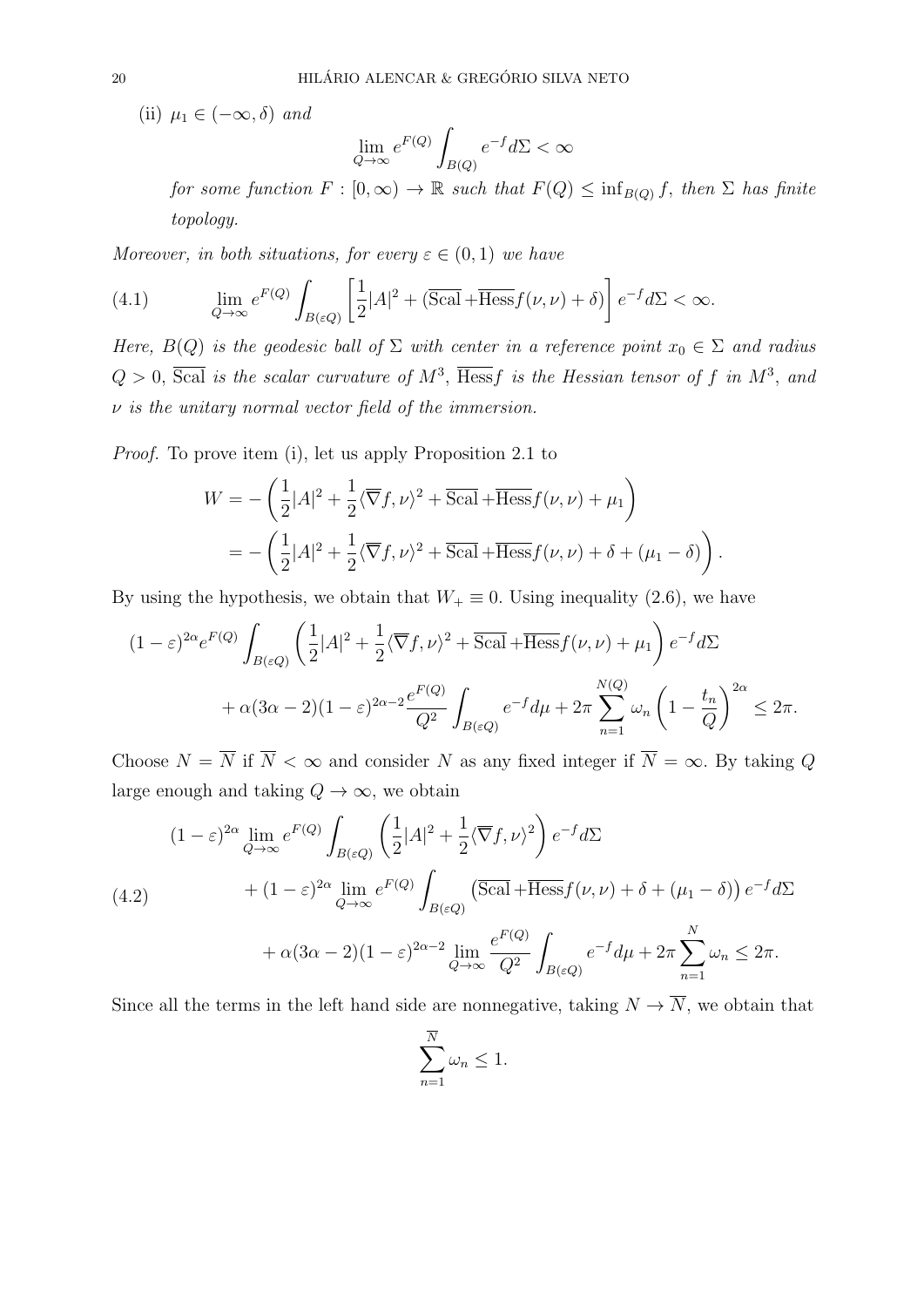Using that  $\omega_n \geq 1$ , thus  $\overline{N} = 0$  and  $\Sigma$  is homeomorphic to  $\mathbb{C}$  or  $\overline{N} = 1$ ,  $\omega_1 = 1$  and  $\Sigma$  is homeomorphic to  $\mathbb{C}\backslash\{0\}$ . On the other hand, if  $\mu_1 > \delta$ , then, by (4.2),

$$
(1 - \varepsilon)^{2\alpha} (\mu_1 - \delta) \lim_{Q \to \infty} e^{F(Q)} \int_{B(\varepsilon Q)} e^{-f} d\Sigma \le 2\pi.
$$

This concludes the proof of item (i). In order to prove item (ii), we apply Proposition 2.1 to

$$
W = -\left(\frac{1}{2}|A|^2 + \frac{1}{2}\langle \overline{\nabla}f, \nu\rangle^2 + \overline{\text{Scal}} + \overline{\text{Hess}}f(\nu, \nu) + \mu_1\right)
$$
  
= -\left(\frac{1}{2}|A|^2 + \frac{1}{2}\langle \overline{\nabla}f, \nu\rangle^2 + (\overline{\text{Scal}} + \overline{\text{Hess}}f(\nu, \nu) + \delta)\right) + (\delta - \mu\_1).

Here, unlike item (i),  $W_+ = \delta - \mu_1 > 0$ . By using the hypothesis and inequality (2.6), we have

$$
(1 - \varepsilon)^{2\alpha} e^{F(Q)} \int_{B(\varepsilon Q)} \left( \frac{1}{2} |A|^2 + \frac{1}{2} \langle \overline{\nabla} f, \nu \rangle^2 + \overline{\text{Scal}} + \overline{\text{Hess}} f(\nu, \nu) + \delta \right) e^{-f} d\Sigma
$$
  

$$
+ \alpha (3\alpha - 2)(1 - \varepsilon)^{2\alpha - 2} \frac{e^{F(Q)}}{Q^2} \int_{B(\varepsilon Q)} e^{-f} d\mu + 2\pi \sum_{n=1}^{N(Q)} \omega_n \left( 1 - \frac{t_n}{Q} \right)^{2\alpha}
$$
  

$$
\leq 2\pi + (\delta - \mu_1) e^{F(Q)} \int_{B(Q)} e^{-f} d\Sigma < \infty.
$$

Choose  $N = \overline{N}$  if  $\overline{N} < \infty$  and consider N as any fixed integer if  $\overline{N} = \infty$ . By taking Q large enough and taking  $Q \to \infty$ , we obtain

$$
\sum_{n=1}^{\overline{N}}\omega_n < \infty.
$$

Since, by the Lemma 2.3,

$$
1 - \sum_{n=1}^{\overline{N}} \omega_n \le \chi(\Sigma),
$$

we have that  $\chi(\Sigma) > -\infty$ , i.e.,  $\Sigma$  has finite topology. The finiteness of the integral (4.1) comes directly from the estimates  $(4.2)$  and  $(4.3)$ .

Remark 4.1. In the limit case that  $\mu_1 = \delta$  we still can prove that

(4.4) 
$$
\lim_{Q \to \infty} \frac{e^{F(Q)}}{Q^2} \int_{B(\varepsilon Q)} e^{-f} d\Sigma < \infty.
$$

This is an immediate consequence of the estimate (4.2).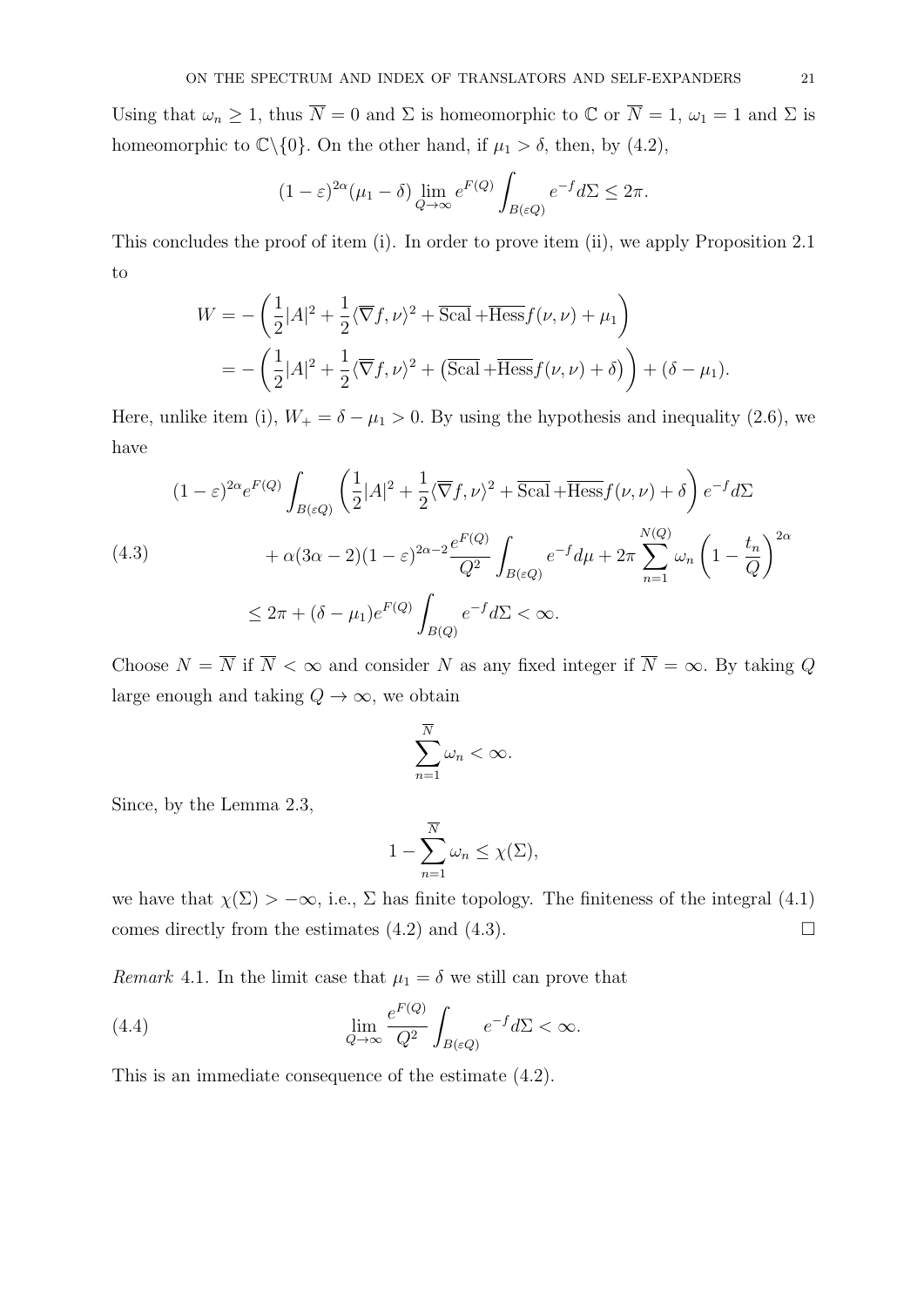Remark 4.2. If  $\Sigma$  is homeomorphic to  $\mathbb{C}\backslash\{0\}$ , then both limits in (4.2) and (4.3) are equal to zero. In fact, if  $\mathbb{C}\backslash\{0\}$ , then

$$
(1 - \varepsilon)^{2\alpha} \lim_{Q \to \infty} e^{F(Q)} \int_{B(\varepsilon Q)} \left( \frac{1}{2} |A|^2 + \frac{1}{2} \langle \overline{\nabla} f, \nu \rangle^2 \right) e^{-f} d\Sigma
$$
  
+ 
$$
\lim_{Q \to \infty} e^{F(Q)} \int_{B(\varepsilon Q)} \left[ \text{Scal} + \overline{\text{Hess}} f(\nu, \nu) + \delta + (\mu_1 - \delta) \right] e^{-f} d\Sigma
$$
  
+ 
$$
\alpha (3\alpha - 2)(1 - \varepsilon)^{2\alpha - 2} \lim_{Q \to \infty} \frac{e^{F(Q)}}{Q^2} \int_{B(\varepsilon Q)} e^{-f} d\mu \le 0,
$$

which implies that all the limits are equal to zero.

A translating soliton is a f-minimal surface for the weight  $f(x) = -\langle x, V \rangle$ . Since  $f(x) = -\langle x, V \rangle$  is not necessarily bounded from below, in the next we will use Theorem 4.1 to prove Theorem 1.2 of the Introduction:

Proof of Theorem 1.2. It is an immediate consequence of Theorem 4.1, item (ii), and (4.1), by taking  $F(Q) = -Q - ||x_0||$  and  $\delta = 0$ .

A self-expander is a f-minimal surface for  $f(x) = -\frac{1}{4}$  $\frac{1}{4}||x||^2$ . As a particular case of Theorem 4.1, we obtain the proof of Theorem 1.4:

*Proof of Theorem 1.4.* The proof of item (i) comes from item (i) of Theorem 4.1 by taking  $\delta = 1/2$ . The proof of item (ii) follows by applying Theorem 4.1, item (ii) choosing  $F(Q) = -\frac{\beta}{4}Q^2 + \frac{\beta-1}{4\beta}$  $\frac{\beta-1}{4\beta}||x_0||^2$ ,  $\beta > 1$ , and for  $\delta = 1/2$ . In its turn, item (iii) is a direct consequence of (4.1) using our choice of  $F(Q)$ .

#### **REFERENCES**

- [1] Hilário. Alencar, Gregório Silva Neto, and Detang Zhou, Stability, spectrum and index of complete self-shrinking surfaces in  $\mathbb{R}^3$ , Preprint available in http://arxiv.org/abs/2106.09165.
- [2] Saul Ancari and Xu Cheng, Volume properties and rigidity on self-shrinkers of mean curvature flow, Preprint available in https://arxiv.org/abs/2012.03364v2.
- [3] S. Angenent, T. Ilmanen, and D. L. Chopp, A computed example of nonuniqueness of mean curvature flow in  $\mathbb{R}^3$ , Comm. Partial Differential Equations 20 (1995), no. 11-12, 1937–1958, DOI 10.1080/03605309508821158. MR1361726
- [4] Pierre Bérard and Philippe Castillon, *Inverse spectral positivity for surfaces*, Rev. Mat. Iberoam. **30** (2014), no. 4, 1237–1264, DOI 10.4171/RMI/813. MR3293432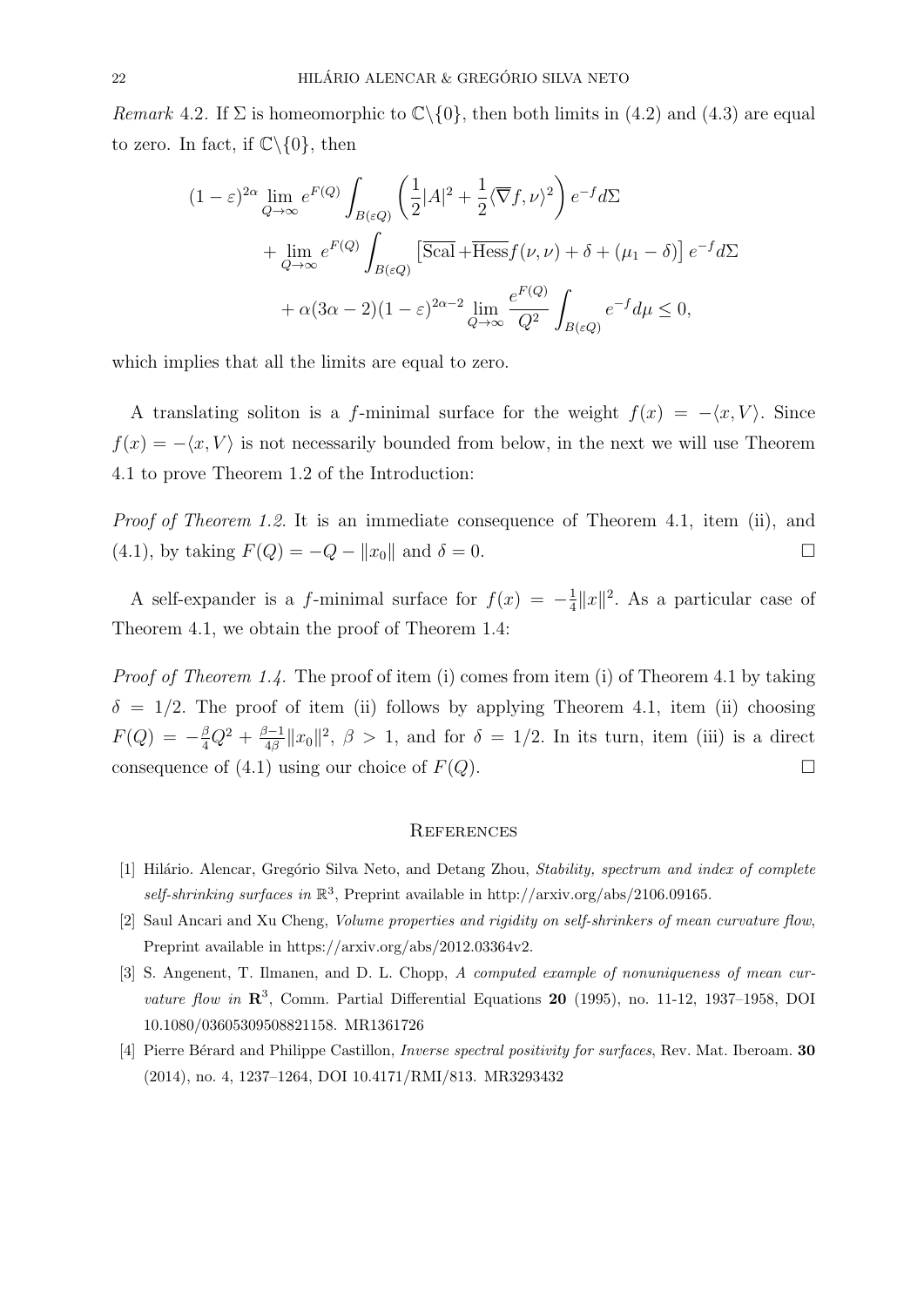- [5] Jacob Bernstein and Lu Wang, Smooth compactness for spaces of asymptotically conical self-expanders of mean curvature flow, Int. Math. Res. Not. IMRN, posted on 2019, DOI 10.1093/imrn/rnz087.
- [6]  $\_\_\_\_\_\$ n. The space of asymptotically conical self-expanders of mean curvature flow, Math. Ann., posted on 2020, DOI 10.1007/s00208-021-02147-0.
- [7] Philippe Castillon, An inverse spectral problem on surfaces, Comment. Math. Helv. 81 (2006), no. 2, 271–286, DOI 10.4171/CMH/52 (English, with English and French summaries). MR2225628
- [8] Xu Cheng, Tito Mejia, and Detang Zhou, Stability and compactness for complete f-minimal surfaces, Trans. Amer. Math. Soc. 367 (2015), no. 6, 4041–4059, DOI 10.1090/S0002-9947-2015-06207-2. MR3324919
- [9] Xu Cheng and Detang Zhou, Spectral properties and rigidity for self-expanding solutions of the mean curvature flows, Math. Ann. 371 (2018), no. 1-2, 371-389, DOI 10.1007/s00208-018-1662-3. MR3788851
- [10] Tobias H. Colding and William P. Minicozzi II, Generic mean curvature flow I: generic singularities, Ann. of Math. (2) 175 (2012), no. 2, 755–833, DOI 10.4007/annals.2012.175.2.7. MR2993752
- [11] Alix Deruelle and Felix Schulze, Generic uniqueness of expanders with vanishing relative entropy, Math. Ann. 377 (2020), no. 3-4, 1095-1127, DOI 10.1007/s00208-020-02004-6. MR4126890
- [12] Qi Ding, Minimal cones and self-expanding solutions for mean curvature flows, Math. Ann. 376 (2020), no. 1-2, 359–405, DOI 10.1007/s00208-019-01941-1. MR4055164
- [13] Klaus Ecker and Gerhard Huisken, Mean curvature evolution of entire graphs, Ann. of Math. (2) 130 (1989), no. 3, 453–471, DOI 10.2307/1971452. MR1025164
- [14] F. Fiala, Le problème des isopérimètres sur les surfaces ouvertes à courbure positive, Comment. Math. Helv. 13 (1941), 293–346, DOI 10.1007/BF01378068 (French). MR6422
- [15] Doris Fischer-Colbrie and Richard Schoen, The structure of complete stable minimal surfaces in 3 manifolds of nonnegative scalar curvature, Comm. Pure Appl. Math. 33 (1980), no. 2, 199–211, DOI 10.1002/cpa.3160330206. MR562550
- [16] Robert Gulliver and H. Blaine Lawson Jr., The structure of stable minimal hypersurfaces near a singularity, Geometric measure theory and the calculus of variations (Arcata, Calif., 1984), Proc. Sympos. Pure Math., vol. 44, Amer. Math. Soc., Providence, RI, 1986, pp. 213–237, DOI 10.1090/pspum/044/840275. MR840275
- [17] Hoeskuldur P. Halldorsson, Self-similar solutions to the curve shortening flow, Trans. Amer. Math. Soc. 364 (2012), no. 10, 5285–5309, DOI 10.1090/S0002-9947-2012-05632-7. MR2931330
- [18] Richard S. Hamilton, Harnack estimate for the mean curvature flow, J. Differential Geom. 41 (1995), no. 1, 215–226, DOI 10.4310/jdg/1214456010. MR1316556
- [19] Philip Hartman, Geodesic parallel coordinates in the large, Amer. J. Math. 86 (1964), 705–727, DOI 10.2307/2373154. MR173222
- [20] Sebastian Helmensdorfer, A model for the behavior of fluid droplets based on mean curvature flow, SIAM J. Math. Anal. 44 (2012), no. 3, 1359–1371, DOI 10.1137/110824905. MR2982716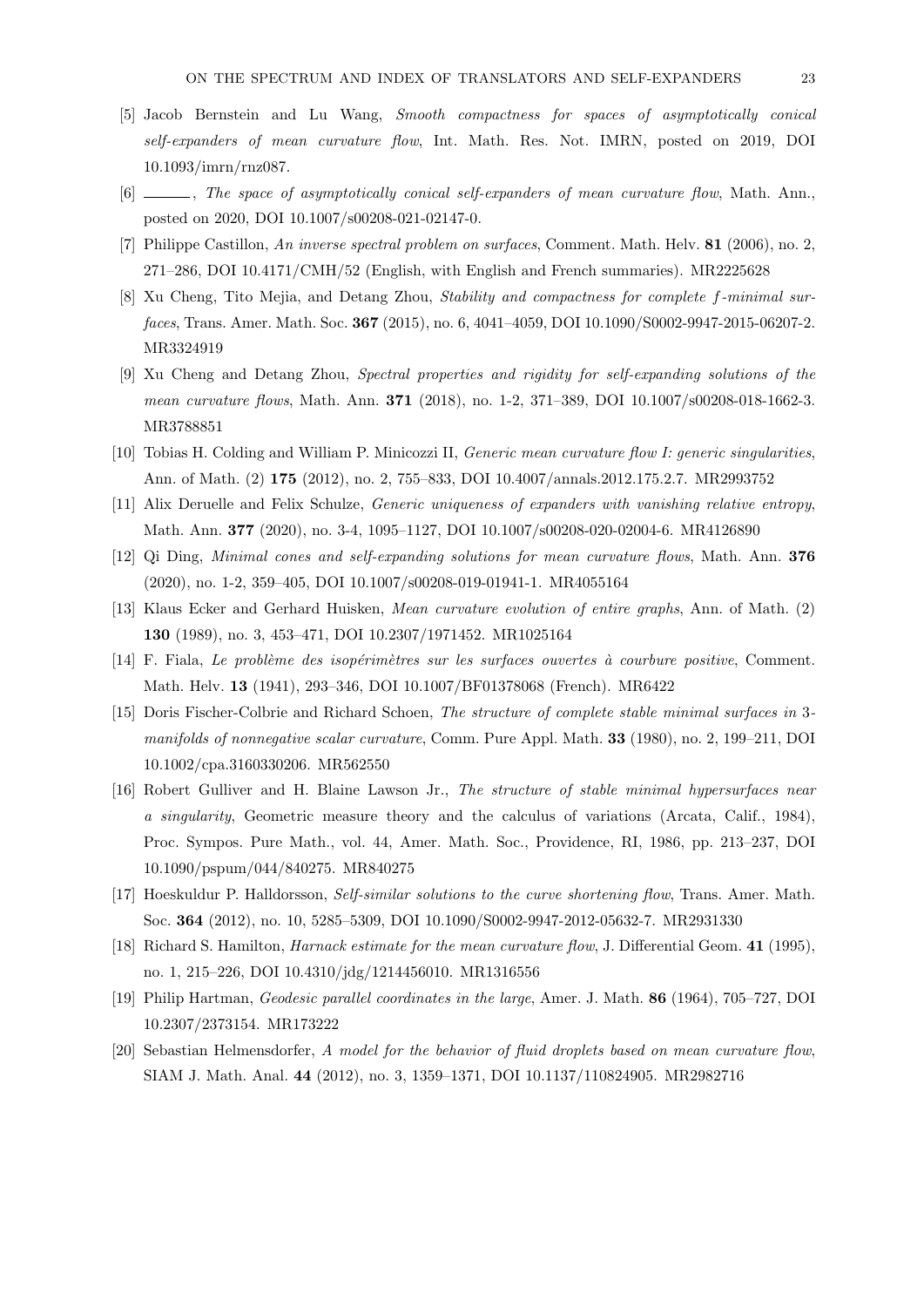- [21] D. Hoffman, T. Ilmanen, F. Martín, and B. White, *Graphical translators for mean curvature flow*, Calc. Var. Partial Differential Equations 58 (2019), no. 4, Paper No. 117, 29, DOI 10.1007/s00526- 019-1560-x. MR3962912
- [22] Gerhard Huisken and Carlo Sinestrari, Convexity estimates for mean curvature flow and singularities of mean convex surfaces, Acta Math. 183 (1999), no. 1, 45–70, DOI 10.1007/BF02392946. MR1719551
- [23] Naoyuki Ishimura, Curvature evolution of plane curves with prescribed opening angle, Bull. Austral. Math. Soc. 52 (1995), no. 2, 287–296, DOI 10.1017/S0004972700014714. MR1348488
- [24] Keita Kunikawa and Shunsuke Saito, Remarks on topology of stable translating solitons, Geom. Dedicata 202 (2019), 1–8, DOI 10.1007/s10711-018-0399-1. MR4001804
- [25] Xuan Hien Nguyen, Translating tridents, Comm. Partial Differential Equations 34 (2009), no. 1-3, 257–280, DOI 10.1080/03605300902768685. MR2512861
- [26] Complete embedded self-translating surfaces under mean curvature flow, J. Geom. Anal. 23 (2013), no. 3, 1379–1426, DOI 10.1007/s12220-011-9292-y. MR3078359
- [27] Debora Impera and Michele Rimoldi, Rigidity results and topology at infinity of translating solitons of the mean curvature flow, Commun. Contemp. Math. 19 (2017), no. 6, 1750002, 21, DOI 10.1142/S021919971750002X. MR3691501
- [28] Leili Shahriyari, Translating graphs by mean curvature flow, Geom. Dedicata 175 (2015), 57–64, DOI 10.1007/s10711-014-0028-6. MR3323629
- [29] K. Shiohama and M. Tanaka, An isoperimetric problem for infinitely connected complete open surfaces, Geometry of manifolds (Matsumoto, 1988), Perspect. Math., vol. 8, Academic Press, Boston, MA, 1989, pp. 317–343, DOI 10.1111/j.1467-9574.1988.tb01243.x. MR1040533
- [30] Katsuhiro Shiohama and Minoru Tanaka, The length function of geodesic parallel circles, Progress in differential geometry, Adv. Stud. Pure Math., vol. 22, Math. Soc. Japan, Tokyo, 1993, pp. 299–308, DOI 10.2969/aspm/02210299. MR1274955
- [31] Joel Spruck and Ling Xiao, Complete translating solitons to the mean curvature flow in  $\mathbb{R}^3$  with nonnegative mean curvature, Amer. J. Math. 142 (2020), no. 3, 993-1015, DOI 10.1353/ajm.2020.0023. MR4101337
- [32] Nikolaos Stavrou, Selfsimilar solutions to the mean curvature flow, J. Reine Angew. Math. 499 (1998), 189–198, DOI 10.1515/crll.1998.057. MR1631112
- [33] Ditter Tasayco and Detang Zhou, Uniqueness of grim hyperplanes for mean curvature flows, Arch. Math. (Basel) 109 (2017), no. 2, 191–200, DOI 10.1007/s00013-017-1057-9. MR3673637

INSTITUTO DE MATEMÁTICA, UNIVERSIDADE FEDERAL DE ALAGOAS, MACEIÓ, AL, 57072-900, Brazil

Email address: hilario@mat.ufal.br